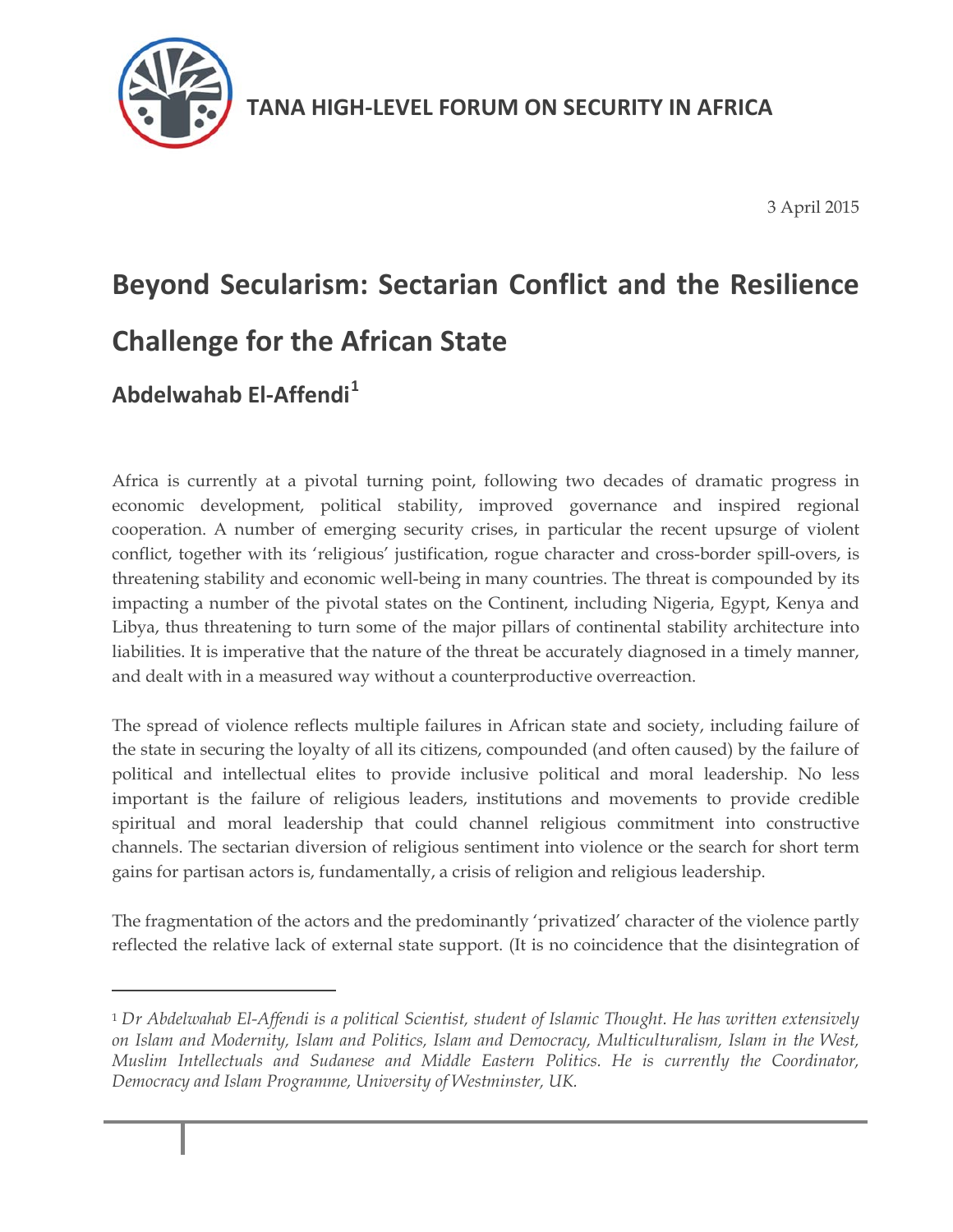

Somalia followed the agreement between Ethiopia and Somalia during the first IGADD summit in 1986 to stop supporting rebels in both countries.) This made it imperative on rebels to seek local sources of finance and fall back on narrow ethnic mobilisation. It also limited the restraining influence of external sponsors, which partly explains the excessive brutality, as well as the recent

salience of religious mobilisation. The violence also involved mainly the marginalised extreme, with no credible intellectual leadership or coherent political project, except for pure rage.

Ethnic mobilisation has been, and still remains, the primary driver of conflict in Africa. However, rebel groups found religion to be a vital resource, even better than 'blood diamonds' for resourcestarved rebellions (or beleaguered regimes). However, both ethnicity and religion have a tendency to veer out of control once mobilised in conflict, as Somalia, Sierra Leone or the LRA, graphically illustrate.

The modern African state has failed to contain these trends because it remains neither genuinely national nor credibly secular. Regimes which engaged in coercive secularisation (as in Somalia, Egypt, Tunisia, Algeria, etc.) ended up taking control of religious institutions and becoming deeply involved in dictating to people what to believe. The backlash is responsible for most of the current violence. Regimes which suppressed pluralism to avoid ethnic and religious strife usually ended up secretly –or not so secretly- feeding strife through blatantly partisan policies (or by just forcing the disenfranchised to fall back of primary solidarities). Democratisation (or the collapse of despotic regimes) had often been blamed for the upsurge in violence, or the disintegration of states and political communities. However, the real causes have to be looked for in the repressive policies which kept resentments and tensions pent up in a pressure cooker scenario that was bound to blow up.

#### **Religion, Conflict and the African State**

Religion figures prominently in the narratives framing the more destructive conflicts currently plaguing the continent, in particular in Somalia, Nigeria, Mali, Egypt, Libya, Algeria and Sudan. However, many analysts have argued that the underlying failure is the state's lack of inclusiveness and its failure to fulfil its basic functions of providing a decent life for its citizens. The salience and politicisation of religious identity was seen by some as an outcome of the 'failure of modernity', which resulted in uprooting large groups without delivering any compensating benefits (Ellingsen, 2005: 307). Conflicts that look like 'religious' rebellions against the domineering 'secular' state, or reactions against the imposition of religious hegemony, are in fact linked to the failure of the state to address concerns regarding inequality and lack of fair representation of disadvantaged groups in national institutions (Haynes, 2007: 308-9). This diagnosis finds support in related observations that the current waves of violence in many African states had been preceded by a pervasive 'exiting from the state', which took many forms: mass resort to the black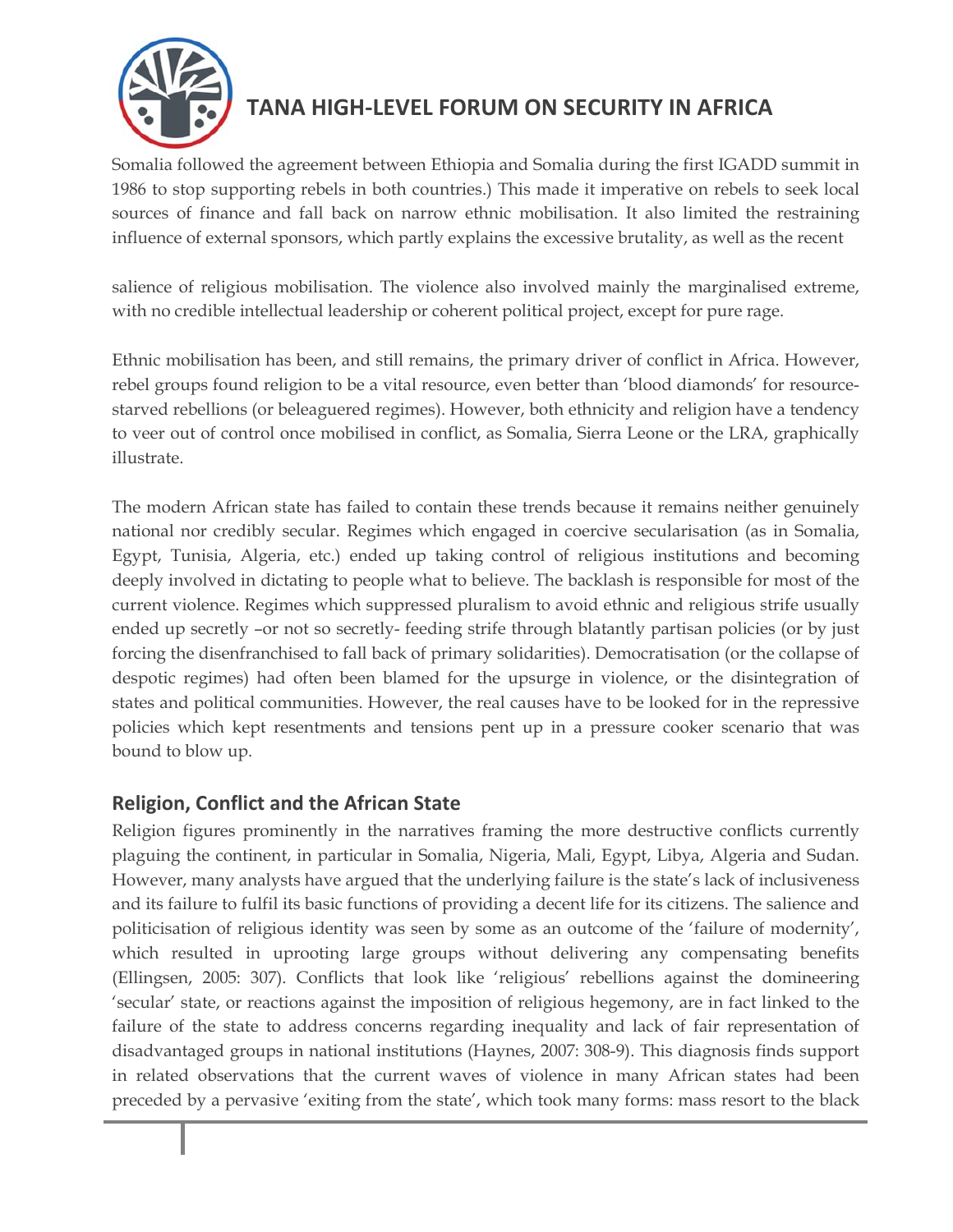

market, migration, the formation of self-support kin/locality groups and networks, or adherence to maverick religious groups, etc. (Osaghae, 1999).

Similarly the weak-state syndrome (weak capacity, weak legitimacy, defective governance, lack of cohesive national identities, and external and internal vulnerability), has been blamed for disruptive violence. The syndrome produces its own 'political logic, where 'internal conflicts are the deliberate creation and maintenance of 'war economies''. Elites in such states adopt various strategies (including exclusivist politics, patrimonialism, ethnic mobilisation, corruption, etc.) to navigate the treacherous waters of state fragility. These strategies frequently –and predictablygenerate conflict (Jackson, 2002: 35-44). Patrimonialism, or the tendency to use the state as a private resource by ruling elites, and using these resources to secure support among privileged constituencies, was also seen as an explanatory variable to explain the weakness of the African state and the rogue nature of recent wars that reflect this feature (Kawabata, 2006; Reno, 2011).

According to these analyses, the secular-religious divide is not the core factor in ongoing conflicts, but the incapacity of the state to fulfil its core functions effectively. Religious conflicts have been rare in Africa, at least until recently, as many studies have indicated. Often apparent religious conflicts could be symptoms and consequences of 'struggle among competing sects of elites for political power and ethnic favouritism' (Bamidele, 2014: 39). Even where studies appeared to pinpoint religious factors in conflict, this is linked to a 'politicisation of religion', rather to religion as such (Basedau *et. al.*, 2011: 752-54; Bamidele, 2014: 39). The difficulty of decoupling ethnic and religious identities (not to mention class identities) in the fault-lines dividing the belligerents is also reiterated by many (Haynes, 2007).

In this context, the exhaustive study by Basedau and his colleagues (2011), covering all major conflicts in Africa between 1990 and 2008, sheds important light on the contexts in which religion plays a role in conflicts. Noting that the empirical findings on religion as a mobilization resource in conflict found 'little support for the claim that a higher politicization of religion automatically increases the (internal) conflict risk' (Basedau *et. al.*, 2011: 755), the researchers attempted to empirically test hypotheses about links between religious mobilisation and political violence. They concluded that: 'Religious and ethnic identity overlaps are the most significant and strongest predictors for both armed and religious armed conflict'. Polarization across religious lines is significant only in cases of religious tension or feelings of religious discrimination and tension (Basedau *et. al.*, 2011: 767).

This finding is supported by the observed fact that in instances of presumed religious conflict in Africa (e.g. Sudan, Somalia or Nigeria), ethnicity was the basic marker of the dividing lines, and religion was introduced later to buttress ethnic claims. I have explored in depth elsewhere the complex interplay between ethnicity, religion and political entrepreneurship in Sudan, amassing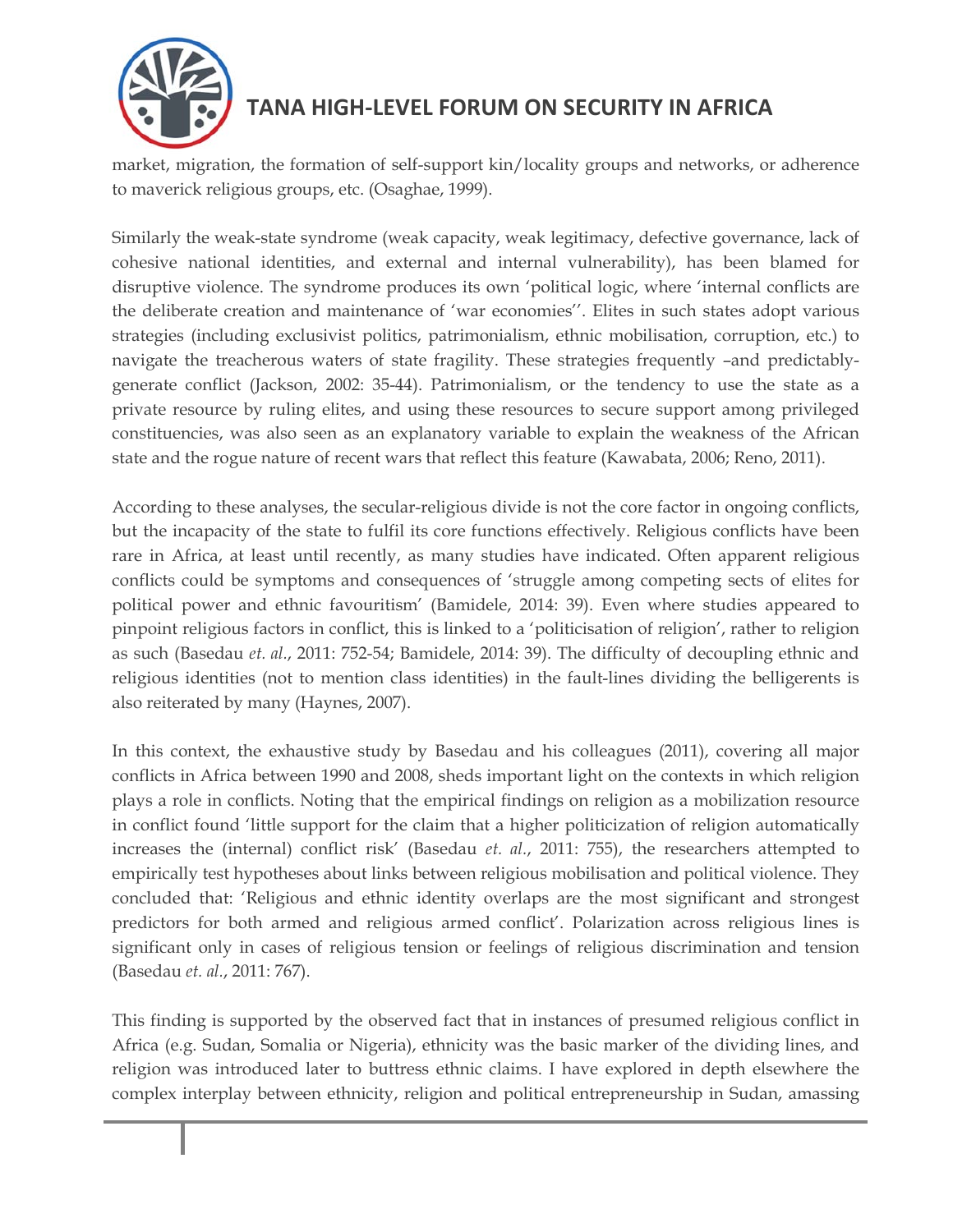

sufficient evidence to show that mutual insecurity among polarised religio-ethnic groups is what drives the conflict. Religion was used as a weapon in inter-elite conflict in the North, which in turn antagonised the non-Muslim South and worsened the conflict there. This in turn increased the insecurity of the hegemonic riverain elite, leading to more use of religious mobilisation, generating more conflict and disintegration in a deadly 'spiral of insecurity' (El-Affendi, 1990; 1991; 2011; 2013a; 2013b; 2013c).

Nigerian politics similarly illustrates the complex interplay and mutually reinforcing politicisation of ethnic, religious and regional identities. Religion has always been a subtext in the ethnoregional rivalry that erupted in the 1966 coups and subsequent violence. However, the religious factor became more explicit with the formation of the Christian Association of Nigeria (CAN) in 1976 (a year which witnessed the replacement of a Christian president by a Muslim prodemocracy general, who was promptly assassinated). A number of overtly religious incidents began to erupt from the 1980s, where conflicts or political mobilisation occurred across religious lines. However, apart from some specific incidents (the intra-Yoruba split in 1988 over whether a Muslim or Christian Yoruba candidate should be elected as a deputy speaker, or the Sharia movement from 1999), the ethnic-regional identity appears to be the central focus of mobilisation. Even the Sharia issue could fit the pattern, since it coincided with the election of a 'Christian' president, and petered out in coincidence with the election of a 'Muslim' president in 2007. It is also to be noted that southern Muslims were neither part of the Sharia campaign, nor were they involved in the recent violence. It is also clear that when polarisation occurs around the 'religious' identity of that president or official, the reference is usually to nominal affiliation, regardless of religious observance or even the programme of the individual. This was most graphically illustrated by the 2001 riots in Jos over the appointment of a 'Muslim' to head the poverty alleviation programme in one part of the city (Onapajo, 2012; Ibrahim, 1991; Tsaaior, 2015; El-Affendi and Gumel, forthcoming).

We shall return to this key issue, but it is equally important to note also the way religion played, or sought to play, in some rare but significant occasions, a crucial role in blunting or overriding ethnic cleavages. The best illustration is the Muslim community in Rwanda, where the consensus is that, unlike main Christian churches, 'the vast majority of the Muslim community did not participate in the genocide, but rather acted positively, with many Hutu Muslims protecting Tutsi Muslims and non-Muslims' (Doughty and Ntambara, 2003: 7). Similarly, in its early stages the socalled 'Islamic Courts' movement in Somalia has worked to bring peace to parts of the country and transcend tribal divides, even if some of its methods were brutal and somewhat archaic. Key figures in that movement, as is well known, later played a crucial role in laying the ground for the current (shaky) democratic transition in Somalia. A lot of the 'Islamist' violence in Somalia was also a direct consequence of intervention by rival states in the region, as is well known. Moderate Islamic movements have also largely played a constructive role, as we can see with mainstream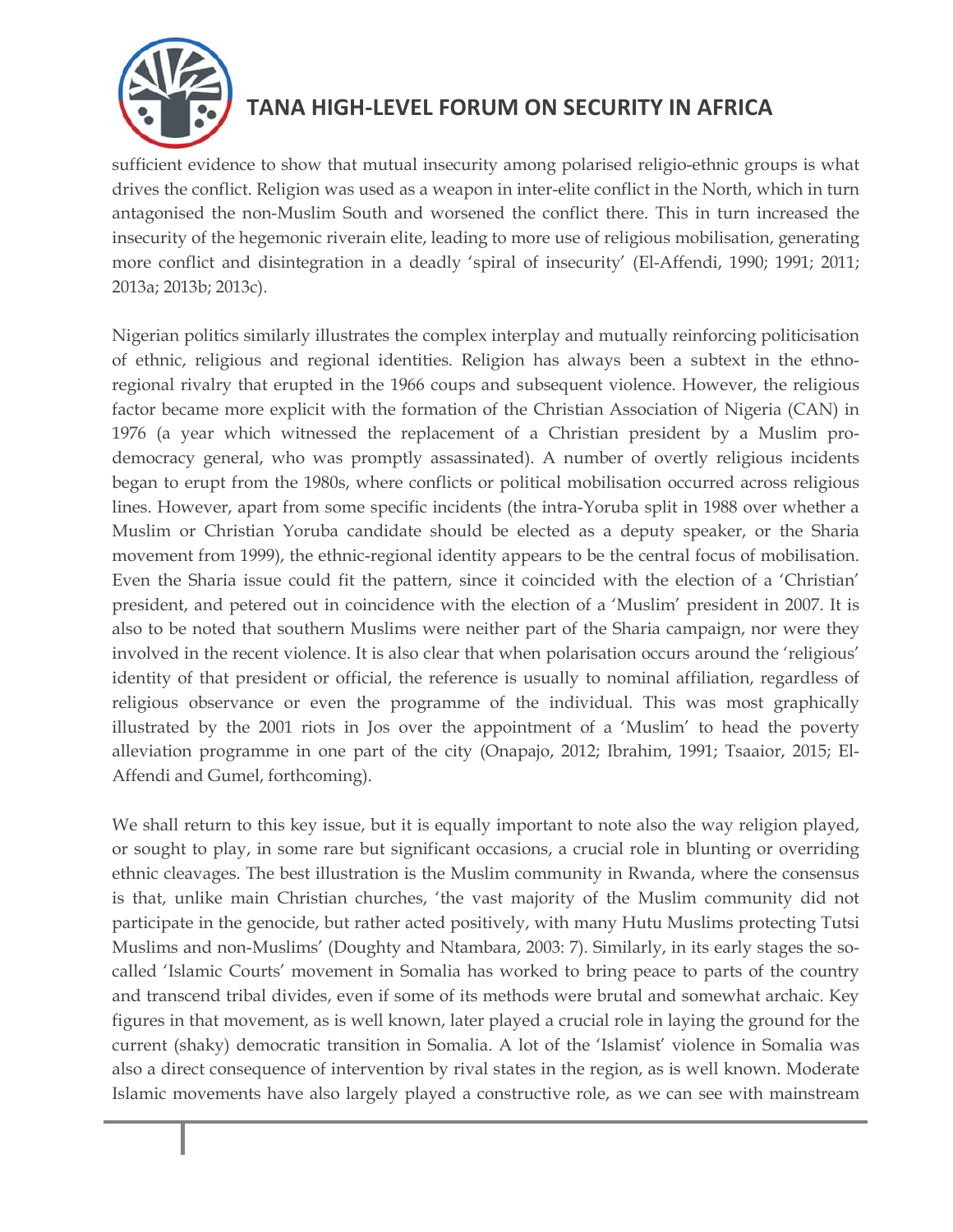

movements in most North African and West African countries, in particular Tunisia, Morocco, Senegal, Algeria, Mauritania, etc.

At a more fundamental level, the advent of modern statehood to Africa was not only a colonial import, but it has also come to the continent with its own religious adjunct, western Christianity (in contrast to 'eastern' Christianity, which pre-existed colonialism in Egypt and Ethiopia), at a time when the question of secular supremacy has already been resolved in Europe. So the Christian 'package' has arrived complete with the secularist ideology and related ideas (including democracy), even though the colonial authorities were not too keen on equally advancing those components of the package. Not to mention the way Christianity was used in some areas (as in South Africa or Algeria) to support apartheid and other colonial outrages. The colonial order also marginalised Muslims and indigenous believers, creating imbalances that would later generate conflict. In addition, Christianity also came in many sectarian forms, and has later become implicated into Africa's complex web of ethnic cleavages. More recently, evangelical Christianity of the 'consumerist' American variety has become Africa's newest import.

Of central significance to our current debate is the traumatic way in which the whole package of the colonial experience intruded upon the African way of life, a factor so eloquently and insightfully depicted in Chinua Achebe's *Things Fall Apart* (1958). This in turn impinges on the protracted and still ongoing debate about what 'African-ness' consists in. This debate, which engaged intellectual African giants, such as the late Ali Mazrui, Wole Soyinka K A Appirah, among others, centres on how to relate Africa to, and/or extricate it from, the colonial experience (Ndlovu-Gatsheni, 2014).

In this regard, there is an interesting parallel between current Islamic revivalist movements and the protracted search for African 'authenticity'. Both are attempts to reconstruct an 'authentic' cultural identity that has been presumably disturbed by colonialism. However, the colonial experience has in fact become –paradoxically- constitutive of this elusive 'authenticity'. It is almost impossible to extricate either 'Islam' or 'African-ness' from the constitutive colonial experience which moulded both the perception of African-ness and modern Islamic sensibilities. It is no coincidence that the two major modern Islamist movements (the Egyptian Muslim Brotherhood and the Indo-Pakistani Jamaat Islami) have both emerged within the sphere of British colonialism. The quest for authenticity, both African and Islamic, is also framed by the integration of the state into the current (decisively secular) global order. No less remarkable is the durability of the much maligned 'colonial' borders and the 'national' identities associated with them, not because of the efforts of African leaders and institutions, but in spite of them. This has been demonstrated in the fact that all the three states which broke away (Somaliland, Eritrea and South Sudan) had intense cultural and historical connections with the 'mother country', but a distinct and separate colonial experience: a clear indication that the 'colonial' identity trumps all others.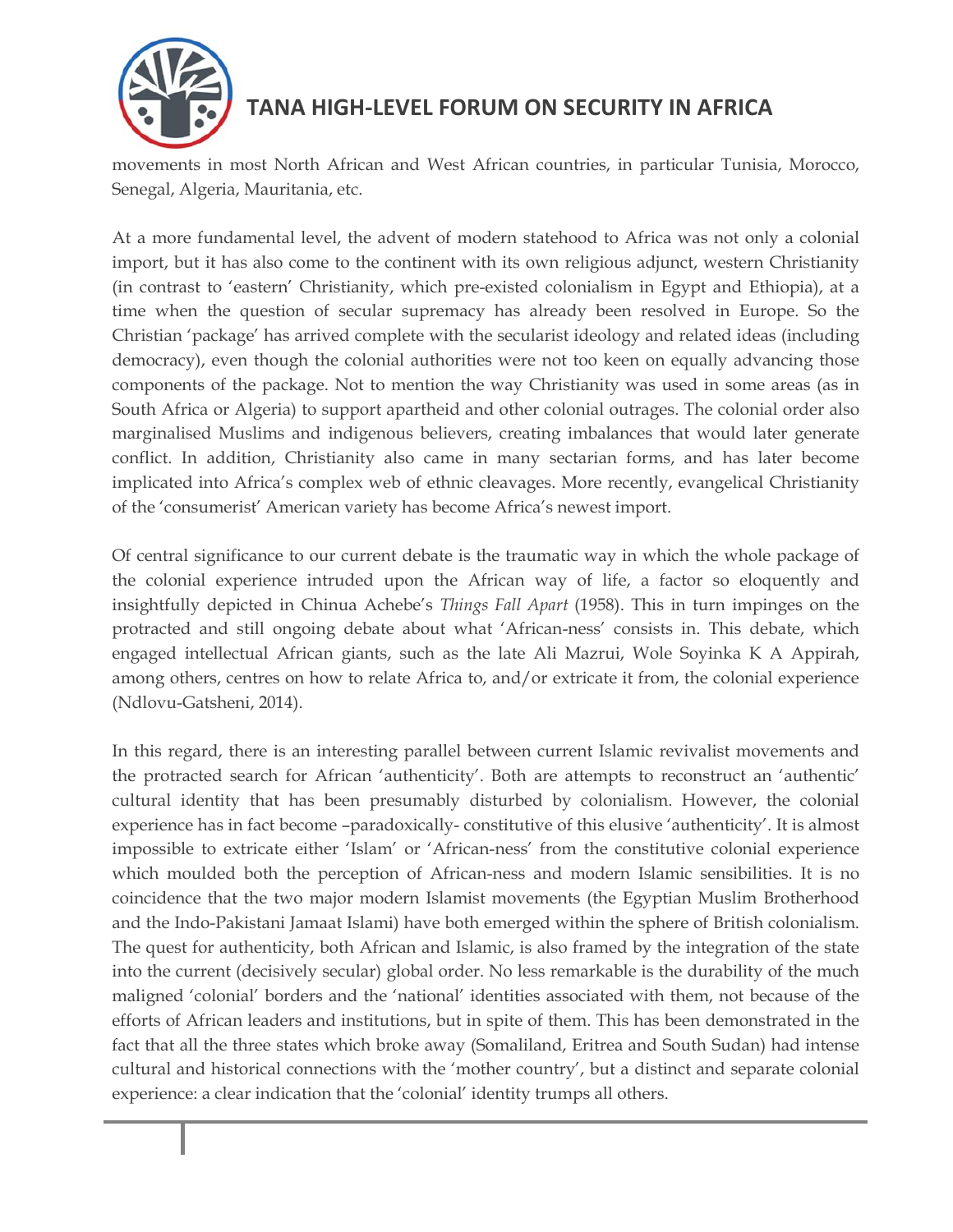

To sum up, the 'religious' dimension of the 'rogue' violence which plagued some African countries in recent years needs to be seen in the wider context. A combination of ethnic polarisation and state weakness or collapse gives potency to divisive religious mobilisation that feeds conflict. While the religious factor is salient in many cases, and cannot be simply discounted or explained away, closer attention needs to be paid to who is using religion and in what context. In Nigeria, southern Muslims or the urbanised elite in the North (in sum, the majority of Muslims) were not part of the conflict. In Somalia, where the unit of politics is the clan and not the individual, the current mobilisation cannot be understood independently from clan (and nationalist) politics, especially given the role of Somalia's two neighbours and traditional rivals. In Sudan, it is the militarised state which controls and uses religion to shore up its authority against the rebellious periphery and rival traditional elite. In Mali, a combination of ethnic mobilisation and foreign resources tipped the balance. In all these cases, the failure of the state to champion national cohesiveness was a major contributor to the crisis.

More important, what unites the groups involved in this 'rogue' violence (LRA, Boko Haram, Seleka, Kamajor, *janjweed*, etc.) is rather their 'outsider' status, based on the preponderance of marginalised constituencies with tenuous links to the broader community (compounded by their cross-border mobility). These groups harbour deep resentment against the urban elite, and lack a coherent language to articulate whatever grievances they may have. They proved vulnerable to manipulation by ambitious rogue leaders who compounded their isolation by atrocity-centered initiation tactics, and by ample recruitment of child soldiers. No less significant is the intense involvement (in particular in the wars in Darfur, Chad, Mali and CAR) of new trans-national 'nomadic' contingents, with no previous political engagement and no fixed allegiance to one country. In short, the preponderance of actors who are complete outsiders to the political community. The language they use, religious or secular, is mainly internally directed to promote in-group solidarity, and is not a political language of grievance and specific demands. Their emergence is the function of total or partial disintegration of the political community.

#### **Secular Remedies?**

The promotion of secularism as a doctrine does not therefore offer a direct answer to this problem. In fact, the aggressive and doctrinaire imposition of militant 'secularism' in countries like Somalia has been largely responsible for the disintegration of that country by weakening the role of religious solidarity and promoting divisive solidarities. However, the rebuilding of cohesive political communities, a sin qua non for the viability of modern states, requires the avoidance of divisive agendas. The neutrality of the state between religious communities, otherwise known as secularism, remains the default strategy for achieving this. But its success depends on a multitude of factors.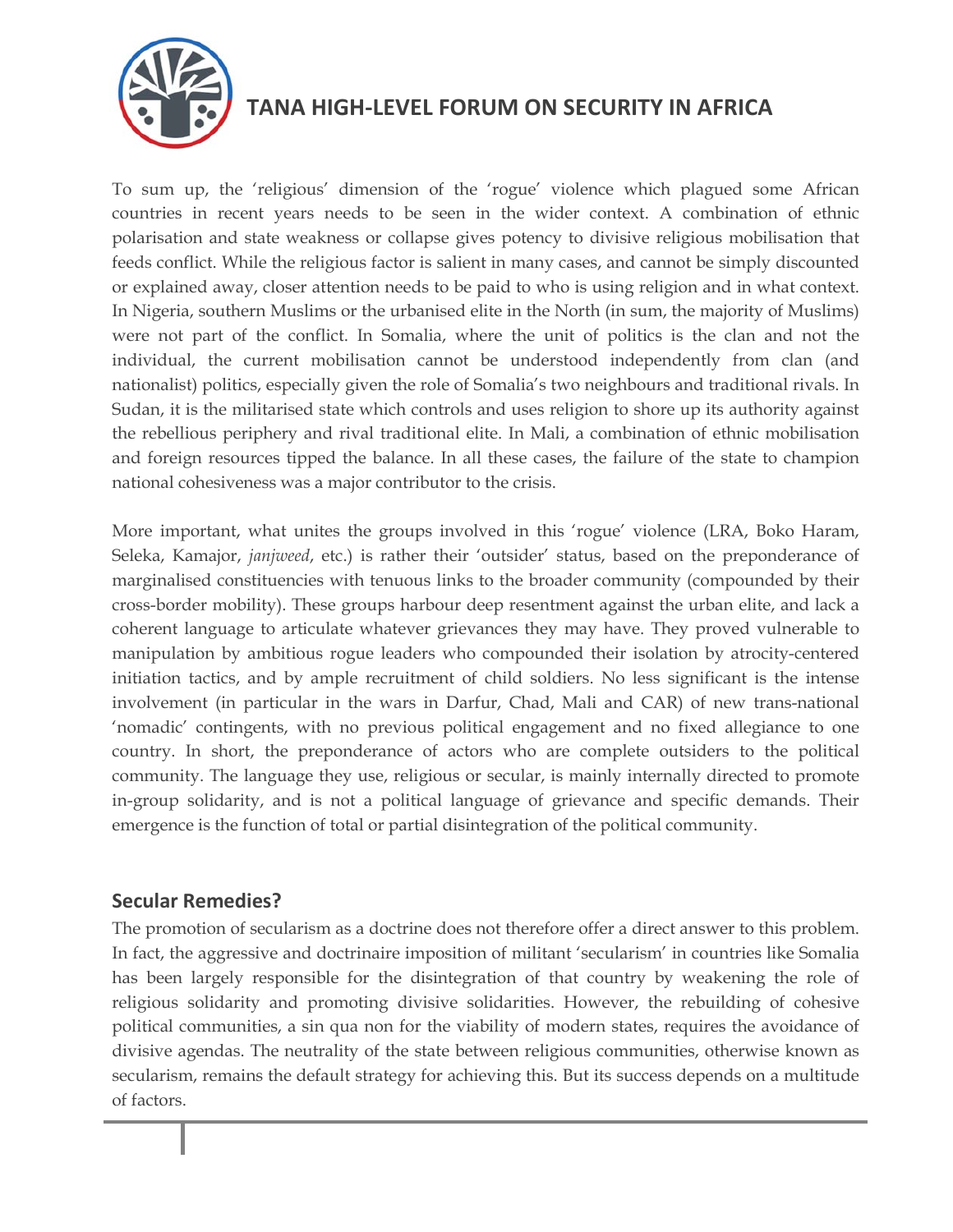

Like democracy, secularism recommends itself by claiming to offer something for everyone: freedom *for* religion and freedom *from* religion. As a doctrine advocating the 'containment' of religion outside the realm of public policy, it seeks to protect religion from coercive state interference, while preventing the state from enforcing a divisive religious view. The doctrine comes in many varieties, as will see, but it has been linked to conflict, and often generated some in its own right. French and Russian revolutionaries and those who followed in their footsteps, as well as Kemalists in Turkey and many Arab revolutionaries and despots, have violently repressed religious freedom in the name of secularism. By contrast, secularism has evolved largely peacefully and by consensus in the United States and in many European countries. Often this also followed a series of violent conflicts in which the state secured a monopoly of religious authority by suppressing or annexing independent religious institutions (as in England).

Equally interesting has been the initiation of 'religious' leaders (with 'sectarian' motives) of the early campaigns to disentangle religious and worldly authority. In Christianity, sectarian disputes within the Church prompted St. Ambrose (340-397) and Pope Gelasius I (d. 496) to defy imperial authority's favouring of dissident sects (Rendell, 1978: 118-19, Mastnak, 1996: 7-9). The problem recurred again in the 'Investiture Controversy', pitting Emperor Henry IV (1056–1106) against Pope Gregory VII (1073–85), as a revived papacy reclaimed the exclusive right to appoint and consecrate bishops and abbots. The conflict was only resolved in the Concordat of Worms (1122), in which church authorities regained the right to designate clerics, but permitted monarchs some limited share in appointment and ceremonial investiture (Rendell, 1978: 135-37, Mastnak, 1996: 16- 19).

In Islam, the decisive confrontation took place during the reign of the Abbasid Caliph Al-Ma'moun (813-833) who wanted to impose a controversial doctrine about the nature of the Quran favoured by his adopted rationalist sect of the Mutazilites. His bid failed completely, in spite of ardent attempts by him and his immediate successor to impose the doctrine systematically and violently. Similar attempts by the Fatimid dynasty (909-1171) to enforce Shiite doctrine in North Africa failed even more spectacularly.

Needless to say, the 'religious' actors (for the political actors were no less religious) in those early conflicts, while seeking freedom from dictates of the ruler of the day, did not accept that rulers should be exempt from religious discipline (Henry IV had to walk barefoot over the Alps in the middle of winter and wait for three days outside the Pope's residence to get his excommunication lifted). However, things had shifted radically since then, and the argument today is that secular power occupies centre-stage. The very fact that we are having this conversation is proof enough that we live in 'secular age', as Charles Taylor (2007) puts it, or in a 'disenchanted world', to use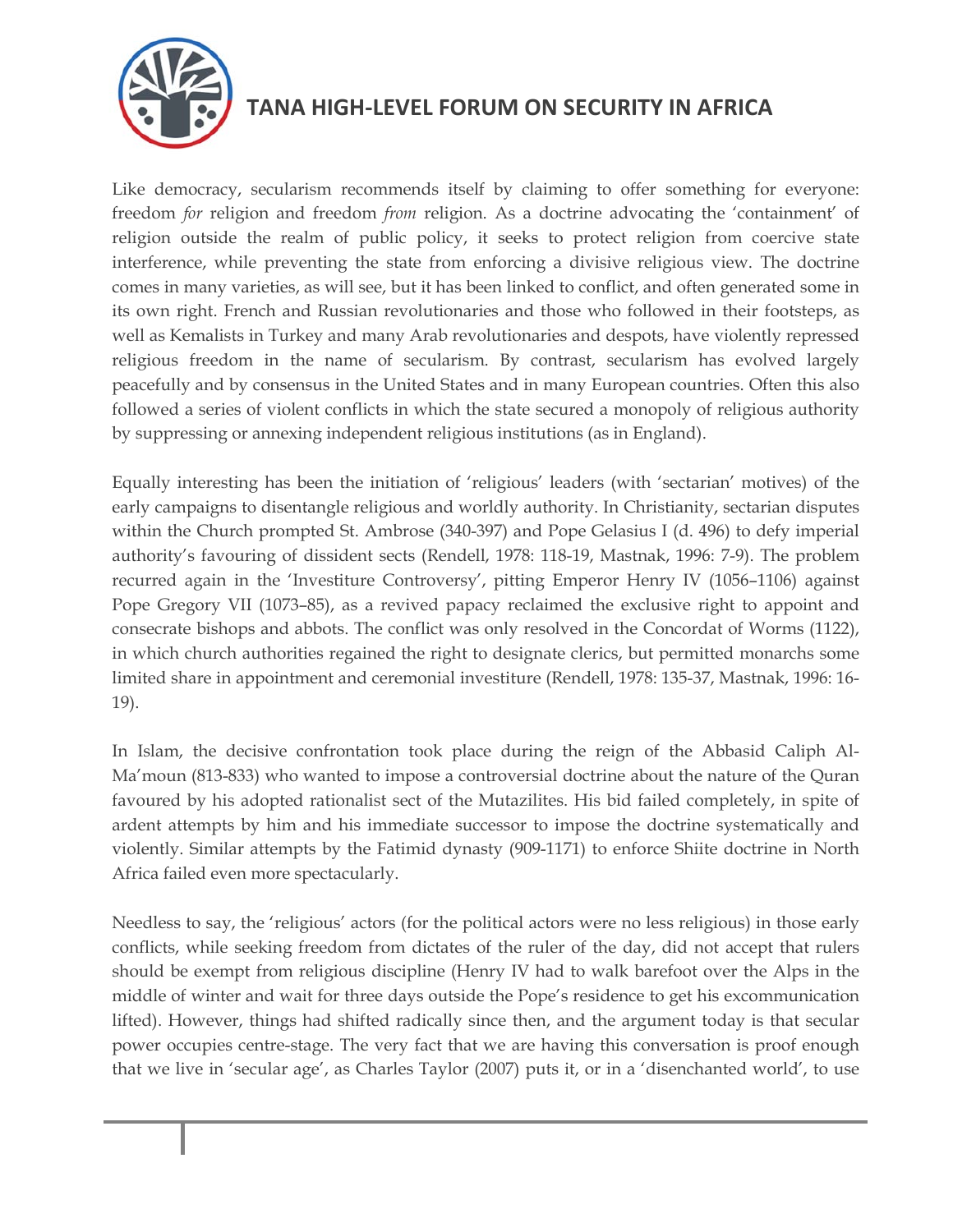

Max Weber's term. Spiritual or religious arguments are no longer admissible in public debates like this one.

#### **Secularism and Secularisation**

Secularism is the attitude which welcomes this situation and seeks to defend and fortify it where it is threatened, deepen and entrench it where it has become a reality, and extend it where it is weak or non-existent. Ardent secularists like Richard Rorty see nothing wrong with the 'Jeffersonian compromise' that made it 'bad taste to bring religion into discussion of public policy'. For them, protests against this systematic exclusion of religion from the public sphere have no justification. Reticence about one's religious beliefs in public is a small price to pay for religious liberty. Is it not enough that atheists cannot run for public office in America 'without being disingenuous about our disbelief in God'? (Rorty, 1994: 169, 171).

The claim that this process is irreversible is central to the 'secularisation thesis', which links modernity to a sustained decline in the social significance and popularity of religion, coupled with a loss of social influence by religious institutions and leaders (Bruce, 1996: 26). The thesis, .which has come under attack from the 1980s, notes also the acquiescence of religious leadership in this drift, distancing itself from traditional doctrines and beliefs and reinterpreting many others. This trend appears to be universal enough, at least in industrialised societies, to warrant an additional conviction that common causes must be responsible for it (Bruce, 1996: 37). As a result, religion became just one sphere among the many differentiated fields of social action, losing its erstwhile dominant and overarching position in the emergent pluralistic 'market-type' social configuration (Berger, 1967: 107, 136-9; Bruce, 1996: 39-43).

To account for evidence of a religious resurgence in recent years, the thesis was more modestly reformulated recently by one author into three separate components:

- 1) differentiation of the secular spheres from religious institutions and norms,
- 2) decline of religious beliefs and practices
- 3) marginalization of religion to a privatized sphere

Only the first proposition represents the defensible 'core component of the theory'. Societal modernization is thus 'a process of functional differentiation and emancipation of the secular spheres—primarily the modern state, the capitalist market economy, and modern science—from the religious sphere, and the concomitant differentiation and specialization of religion within its own newly found religious sphere.' The two other related theses are only derivative consequences of this general process, and they 'are not defensible as general propositions either empirically or normatively' (Casanova, 2006: 12-13).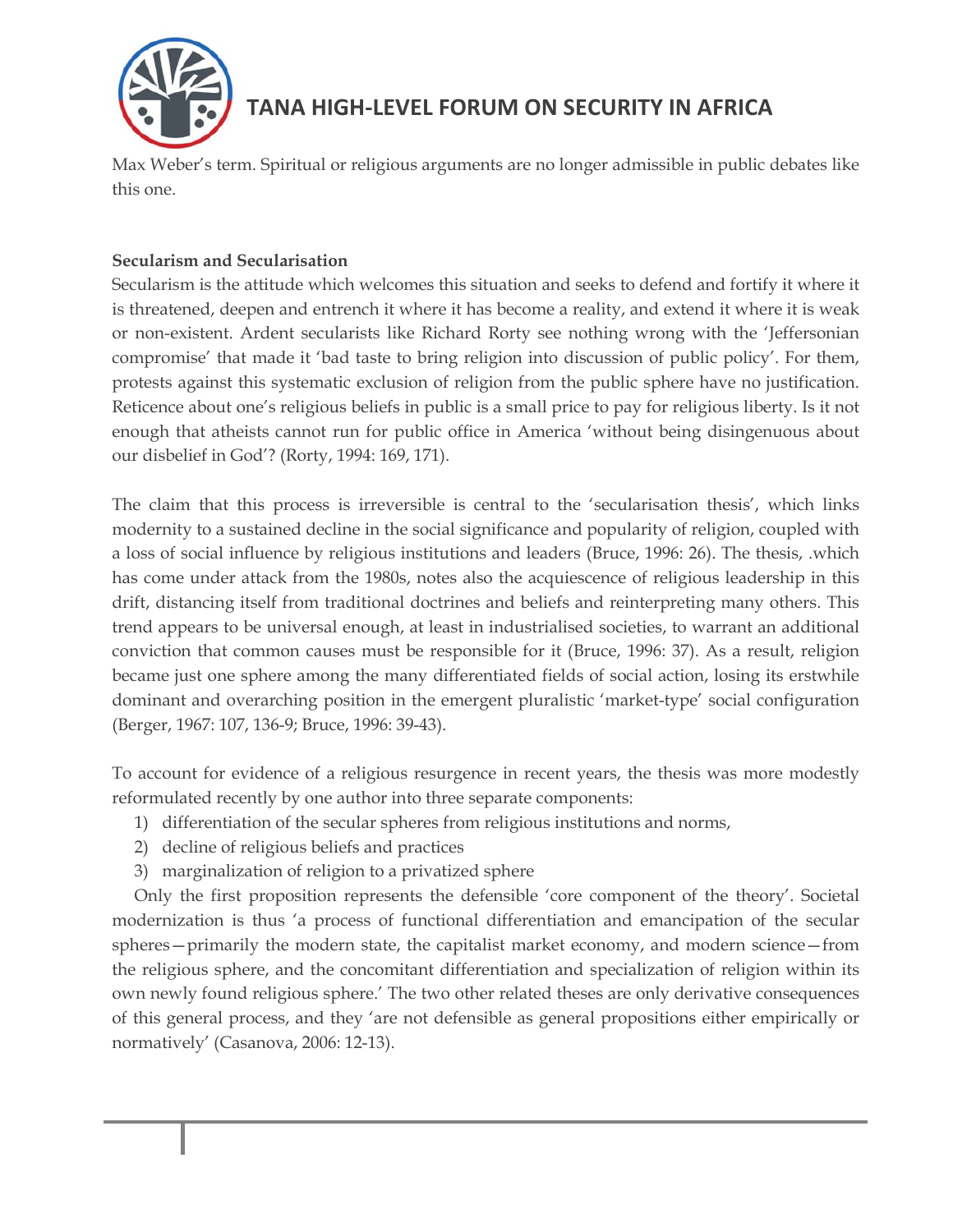

In depicting the de-privatisation of religion as peripheral to modernity, the new formulation accepts the public resurgence as compatible with the secularisation thesis, and thus avoids the main pitfall of habitual attempts to save the thesis by 'making it normative' (describing the religious revival as a 'revolt against modernity'). However, critics argue is impossible for thesis (1) to hold if the other two fall by the side. If religion fails to decline or ceases to be private, other spheres cannot remain isolated. The new version also neglects the crucial point that religion and the secular constantly interpenetrate, and it is usually secular power which determines 'the legitimate space for religion', drawing the constantly shifting boundaries between the two (Asad, 2006: 209). In this regard, the public sphere cannot be a 'neutral' arena for 'rational' discourse, but 'a space *necessarily* (and not just contingently) articulated by power'. Casanova reproduces these power configurations in attempting to designate which types of religious discourse are to be publicly admissible (Asad, 1993: 181-2).

#### **The Power of the Secular**

If the state, in defining the parameters of legitimacy in the public sphere, admits only religions that conform to certain liberal sensibilities (in a stringently delimited role) as legitimate participants in public debate, it is bound to come into conflict with religious people (Asad, 1993: 199-200). In this important insight, secularism is not merely an absence of religion, but a positive presence, a political act of exclusion (Calhoun, 2010). It denotes a relation of tension and interpenetration, in which total exclusion is impossible (Stavrakakis, 2002: 20-21).

However, the rise of the modern state and its claims of exclusive legitimacy, prompted criticisms of the 'Machiavellian genealogy' of this self-aggrandising Leviathan, which has emerged in Africa and the Muslim world as an entity 'riddled with fundamental contradictions' (Sanneh, 1991:207). By absolutising itself and posing as a society's ultimate value-centre, the modern secular state was not 'merely content to restrain and arbitrate, but also to prescribe faith of a moral kind and conformity of an absolute nature'. As the state claims an 'unlimited and illimitable' sovereignty, it poses a direct challenge to the religious conscience, and substitutes for the 'religious dangers' it sought to combat 'far worse hazards' (Sanneh, 1991: 204-206). The current religious ferment in the Third World must then be understood as a reaction against this deification of the state and a rebellion against its absolutist claims (Sanneh, 1991: 204, 206-7, 215-6).

This characterisation of modern state and society is rejected by theorists who argue that secular society embodies 'a plurality of systems of ultimate significance', where authority is fragmented, and the individual gives partial allegiance to multiple centres at multiple levels. Differentiation, rather than conformity to a given normative order, is the character of modern secular society (Fenn, 1970: 118). The 'secular' modern is also partly the outcome of an internal 'secularisation' of religion, as displayed in the radical shift within the Catholic Church. The latter has, since the 1960s, overturned its bitter hostility to 'human rights' and went on to espouse the rights regime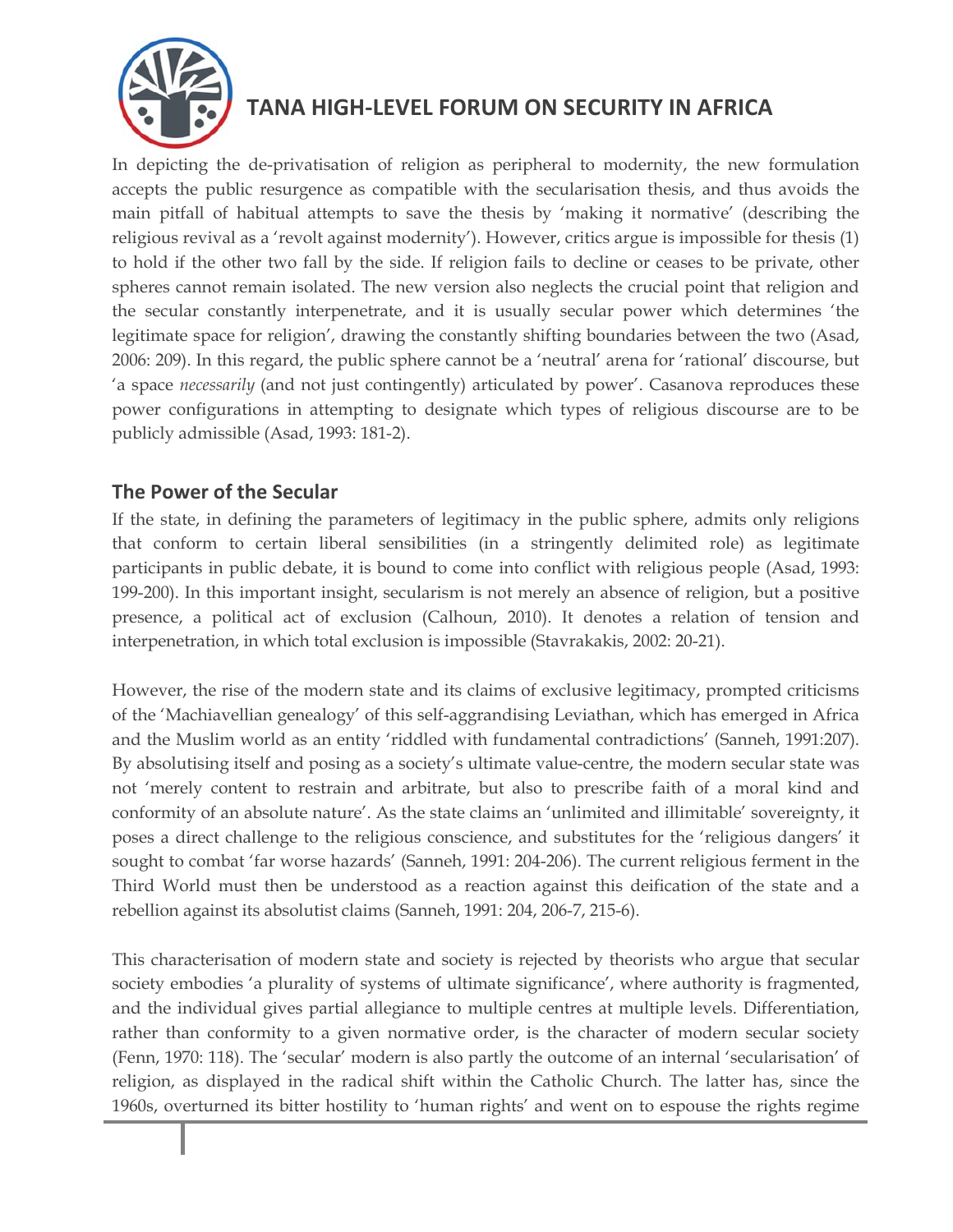

with evangelical fervour. So much so that 'One could almost say that the pope is becoming the high priest of a new global civil religion of humanity' (Casanova, 2006: 17, 26)

However, even when religions engaged in 'internal' reforms to fit the secular mould and gain acceptance within 'modernity', power, even coercion and excessive violence, were not absent from this process. This refers to Talal Asad's above cited trenchant critique of this 'make-believe' selfnarrative of secularism, which camouflages its character as 'a new set of practices producing a new political subject'. It thus fails to sufficiently highlight the power dimension of secularization as

> a coercive process in which the legal powers of the state, the disciplinary powers of family and school, and the persuasive powers of government and media have been used to produce the secular citizen who agrees to keep religion in the private domain (Chatterjee, 2006: 60).

#### **Contextual Secularism**

In an attempt to salvage a more inclusive formula and versions of secularism, Rajeev Bhargava advocates what he calls 'contextual secularism', in contrast to absolutist versions of the 'hypersubstantive' or 'ultra-procedural' types. 'Hyper-substantive' secularists would insist on excluding religion from all arenas of public life out of principled hostility to religion, while 'ultra-procedural' secularists adopt a policy of exclusion and non-interference based on equal distance from all religions. By contrast, contextual secularism is prepared to tolerate some inter-mixing of religion and politics where it does not threaten the structure of ordinary but dignified life of all, or even when it is just unavoidable. Here, the state is not required to practice total exclusion of religion, but to keep a 'principled distance' from it. This is different from mere equidistance from all religion: the state can intervene in religious affairs or refrain from doing so (but strictly in a nonsectarian way) to promote religious liberty and equality of citizenship (Bhargava, 1998: 486-542).

Charles Taylor voices, from a different perspective, similar objections to the procedural obsession with institutional separation. He urges instead the prioritisation of substantive values, mainly liberty, equality and fraternity over formal proceduralism. The state must be neutral and equidistant from all religious beliefs and non-religious positions. All, including religious groups, must have a right to participate in public debates on equal footing. Secularism thus needs to be redefined more inclusively to make it more accommodating of a wider range of views and cultures (Taylor, 2011).

Positions such as those of Taylor and Bhargava faced theoretical and normative challenges. Authors like Akeel Bilgrami (2014: 25-48) argued that secularism properly defined is not merely about being equidistant from all religions, but involves giving priority to non-religious political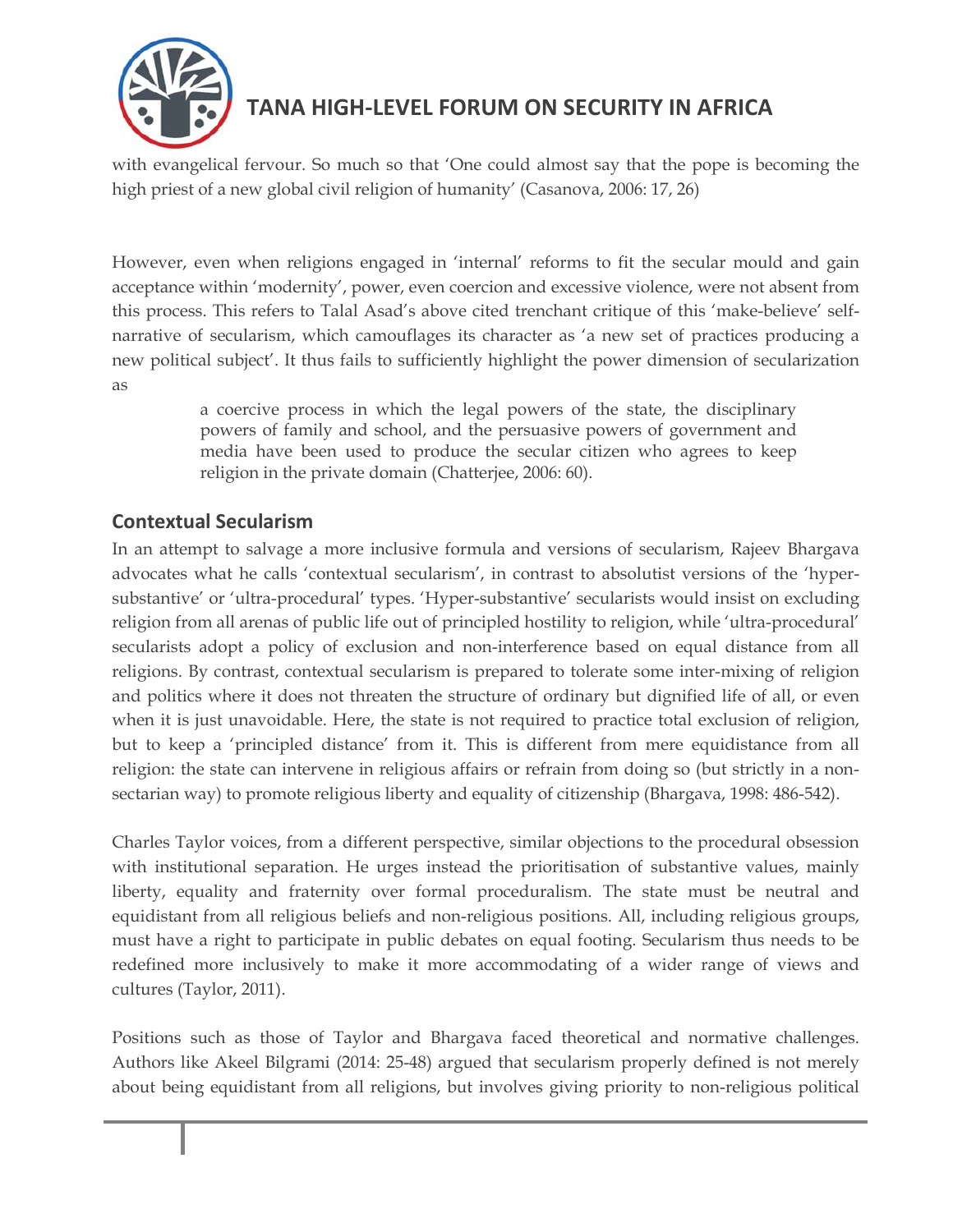

ideals, such as freedom of thought and expression, fundamental human rights, and guarantees religious freedoms (except when they clash with these ideals). Thus secularism does not necessarily have to be liberal, and could impose it by force. In an earlier version of his paper, Bilgrami (2011: 31-32) agrees with Taylor that secularism should ideally not be imposed. Religious opponents should rather be engaged in a 'fraternal' dialogue to help them accept its benefits from their own point of view, in line with John Rawls's idea of 'overlapping consensus' (meaning agreement on shared institutions without the parties subscribing to each other's overall worldview). However, he affirms at the same time that secularism as a political doctrine is not a good in itself, and is not suitable for all contexts. It is justified when competing religious views clash and destabilise the state, but will not be necessary if such situations did not obtain (Bilgrami, 2014: 47).

#### **Ethics, Power, State**

Yet implicit in all this discussion is the conceptualisation of a power configuration which posits a one-way relation between the secular state and its religious challengers, where secular demands (for example, free speech and gender equality) would be non-negotiable. The possibility of nonsecular views changing is the only avenue contemplated, but not the other way round. For some, this reflects the Machiavellian-Hobbesian idea of the absolute autonomy and supremacy of the state, seen by some as the defining moment of modern political thought, as well as marking the genesis of the modern secular state (Sanneh, 1991). However, Sartori assails this 'pure politics' interpretation of Machiavelli, which sees power as not subject to any ethical constraints. What Machiavelli (rightly) affirmed, Sartori argues, was that politics was not ethics. He also said that politics was morally impure, which is also correct, since 'pure politics' does not exist anymore than purely idealistic politics. A more useful distinction would be between war-like politics, where 'might makes right', and the use of force is paramount, and peace-oriented politics where conflict resolution is sought by means of covenants and 'rightful' procedures (Sartori, 1987: 39-44).

If we accept this view, then the history of the evolution of modern democratic theory and practice could be seen as an odyssey to establish peace-like politics. This struggle recognises the role of the state as the rightful claimant to the monopoly of legitimate violence on a given territory, but seeks to 'civilise' and circumscribe this violence and limit its abuse. This indicates a necessary but problematic relation between violence and legitimacy. The states needs to build consensus to establish its legitimacy and be able to deploy violence. But often violence itself is the bedrock of this legitimacy. Not every disagreement can be settled through argument, and there comes a point where the argument to stop (as in the court system).

But if the state arrogates to itself the right to draw the 'ultimate line' of the permissible, it also creates a recipe for conflict with rebels of all sorts, including 'conscientious objectors'. And as we know, religion is mainspring of conscientious objections par excellence. When the state says this is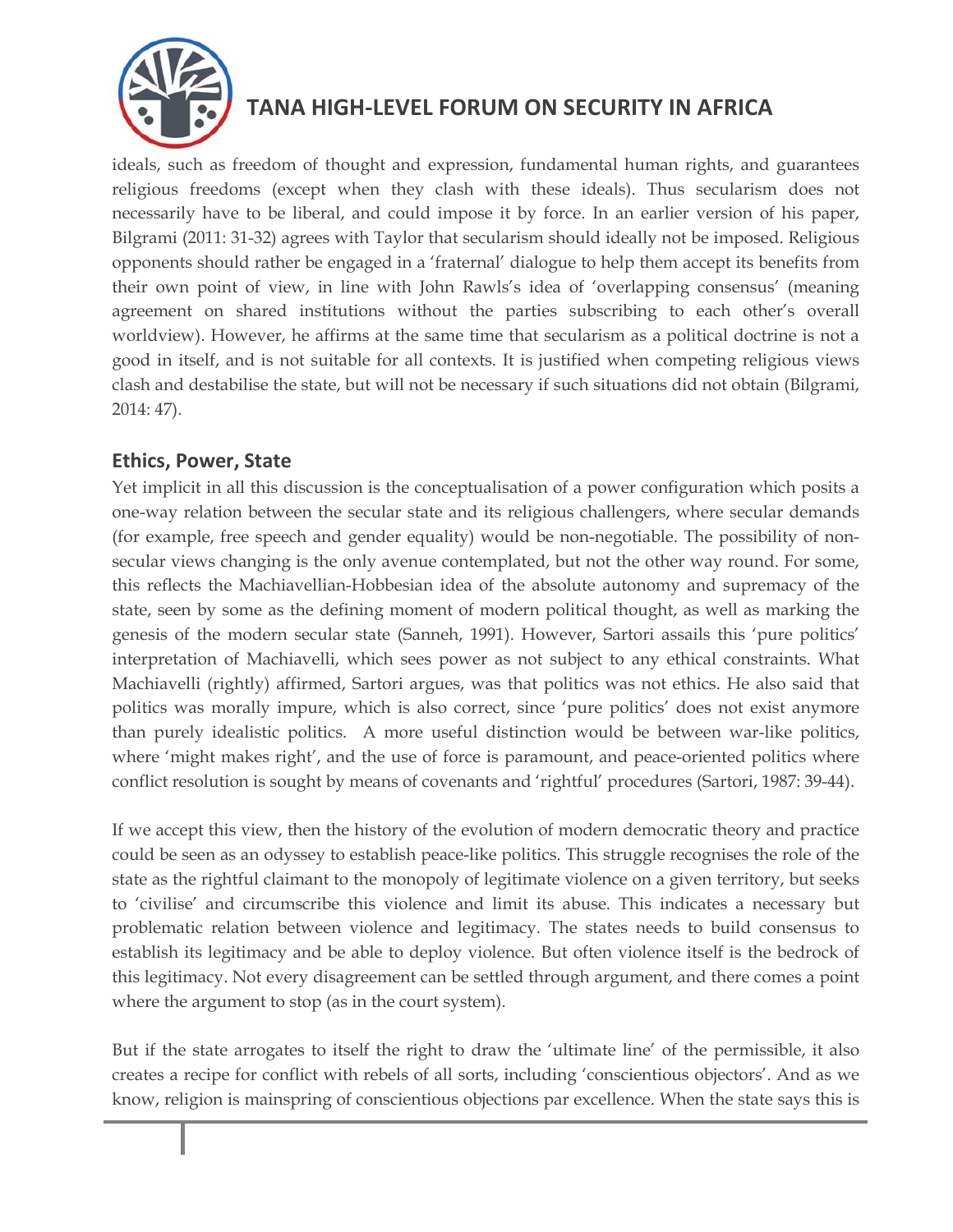

a line you cannot cross and God draws another, there are likely to be many St. Ambroses and Luthers who would obstinately proclaim: 'Here I stand. I can do no other.' The state's ability to maintain its 'sovereignty' is thus contingent on the acquiescence or elimination of independent religious authorities.

Thus 'it is not religious zealots alone who contribute to fundamentalism and fanaticism… but also secularists who deny the very legitimacy of religion in human life and society and provoke a reaction' (Madan, 1987: 757). In some contexts, secularism may present itself as an alien cultural transplant, and the 'limitations of secular humanism (so-called)', are not fully recognised. This in turn highlights the need for 'a post-secularist compromise' that should 'seek new ways of maximizing the freedom of non-believers *and* believers alike' (Keane, 1998; Keane, 1997).

Both religion and the state have been described in terms of 'alienation.' Social activity involves the 'objectivation' of the human self, the participation by the individual in the creation of a social reality that appears to him as independent of his actions. The adherence to a particular religious doctrine, like the joining of a political community, entails a degree of *conscious* alienation, in the sense of making a contract or a covenant that would commit the individual to powers outside himself. Such covenants, freely subscribed to, do not contradict the agent's freedom or autonomy, on the contrary, they are seen as of its essence. The demand for political or religious freedoms are precisely demands for the right to make such covenants and commitments.

However, the agent may come to regard this situation as oppressive if the state becomes too despotic, or when the religious authorities no longer conform to shared ideals, or when the religious doctrine itself becomes unconvincing. This is when revolutions, reformations or conversions occur, in order to recapture the balance between the inner and external imperatives, to overcome 'alienation' in the negative sense. In other situations, covenants still regarded as legitimate may conflict: the religious or moral commitments can no longer be squared with civil and political obligations, for example. If the person or group in question regards both commitments as legitimate, then the result is usually tragedy, as in Thomas More's defiance of Henry VIII's authority and his martyrdom, or Martin Luther King's campaign of civil disobedience. But more often than not, the two imperatives are not equally recognised as legitimate, which generates reformations or revolutions.

The monopoly of a superior capacity for violent deterrence thus hinges crucially on an acceptance of the legitimacy of the state. A significant deficit in legitimacy could undermine the state's monopoly of violence as dissent increases. At a certain level, a revolution may ensue, as a signal that the state has lost all legitimacy. 'Righteous force' would then be deployed on the other side.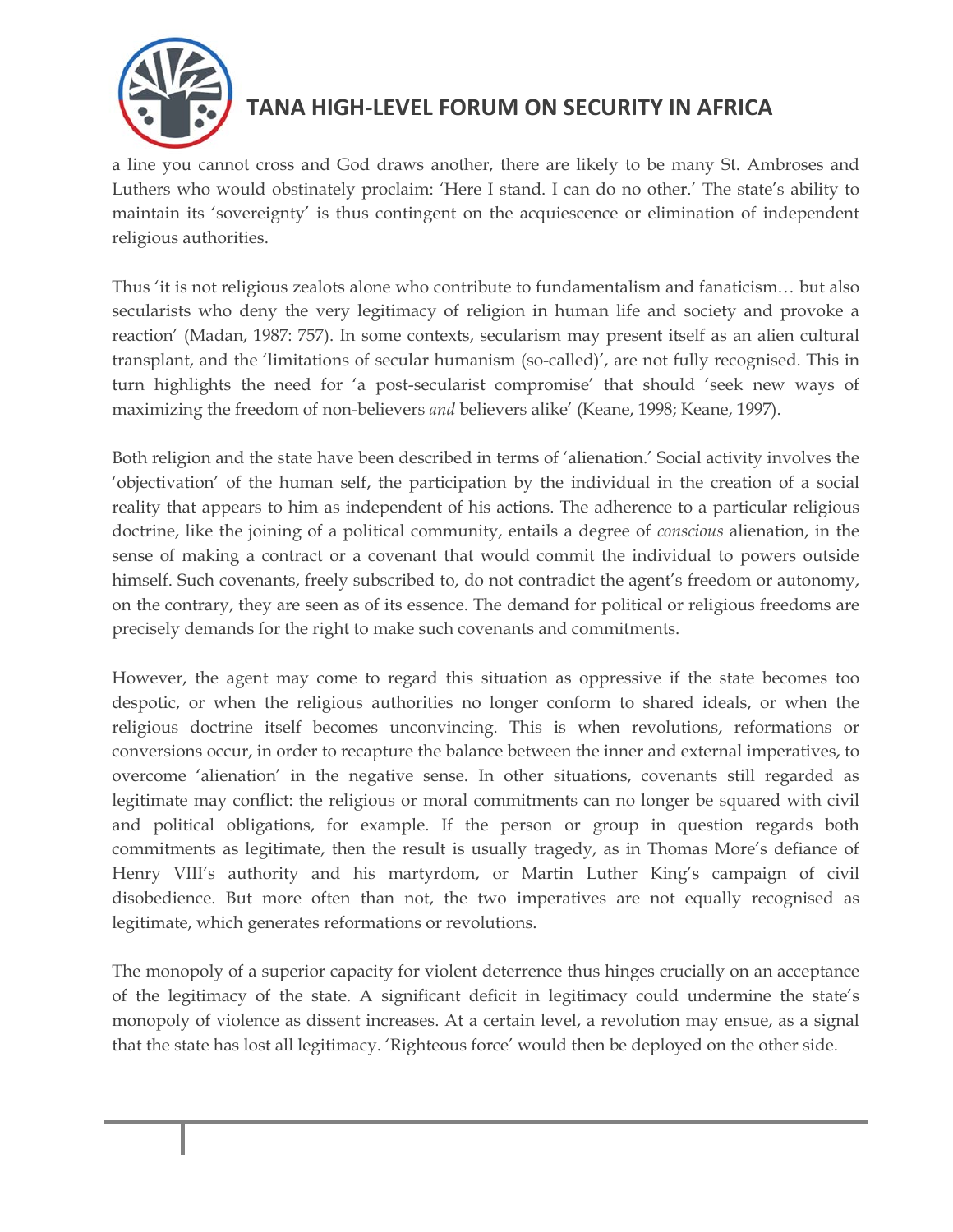

The 'democratic solution' has sought to restore a balance by making the state's legitimacy and right to monopolise violence subject to strict limitations on state power. Constitutionalism, democracy, and secularism combine to limit state power. Democracy ensures that the state is subject to the will of majority; constitutionalism and the rule of law limit the state's capacity to infringe on rights and freedom, even if the majority wanted to; secularism ensures that the state cannot infringe on religious freedoms. Constitutional democracy thus reproduces the promise of secularism: freedom *for* the state to use violence when necessary to safeguard freedoms, and freedom *from* arbitrary state intervention for citizens going about their lawful business.

To sum up, secularisation is a fundamental feature of modernity, representing a major shift of power from the traditional exponents of religious norms and morality in favour of new 'specialists' in worldly affairs. The first area to rebel against church authority was the economy, where the church's age-old ban on usury was defied. The alliance of monarchs with the new rising class of financiers and merchants enabled political power to safeguard its autonomy against the church in the new emerging nation-states. The logic of capitalism, which still governs our world, forced states to accept the autonomy of the economic sphere, if only through a 'Darwinist' survival of the fittest: states which deferred to the logic of the market were able to build viable economies which enabled them to wage wars more effectively and subdue rivals. Educational institutions and scientific inquiry soon wrested its autonomy from church authorities, while the new secular media usurped the role of the pulpit as leader of public opinion and forger of (national) identities. In the 'secular age' we live in, the Pope consults his doctor when sick, and only prays to the Virgin Mary later. He also consults his banker about his financial affairs, and his political and media advisors when crises erupt.

While critiques of the secularisation thesis need to be taken into account, this fundamental shift of power towards secular experts and dominant centres of power, such as financial markets in metropolitan centres, and political centres in control of massive resources, is undeniable. This shift of power is experienced in many region as oppressive and alienating. When replicated in local forms in African states, and compounded by dual alienation from global and local centres of power, it could prove explosive. However, mere rage against this hegemony, whether expressed in religious or other discourses, is insufficient and could make matters worse, unless guided by enlightened strategies about restoring some balance.

#### **The Politicisation of Faith as Sectarianism**

The 'secular' status quo is facing multiple challenges, ranging from various forms of single-issue activism (on abortion or HIV/Aids, for example), to intervention of church leaders on political issues, politicians professing attachment to religious causes (with varying degrees of sincerity), to the emergence of broad based social and political movements espousing 'religious' causes, or mobilising political support on the basis of religious identities.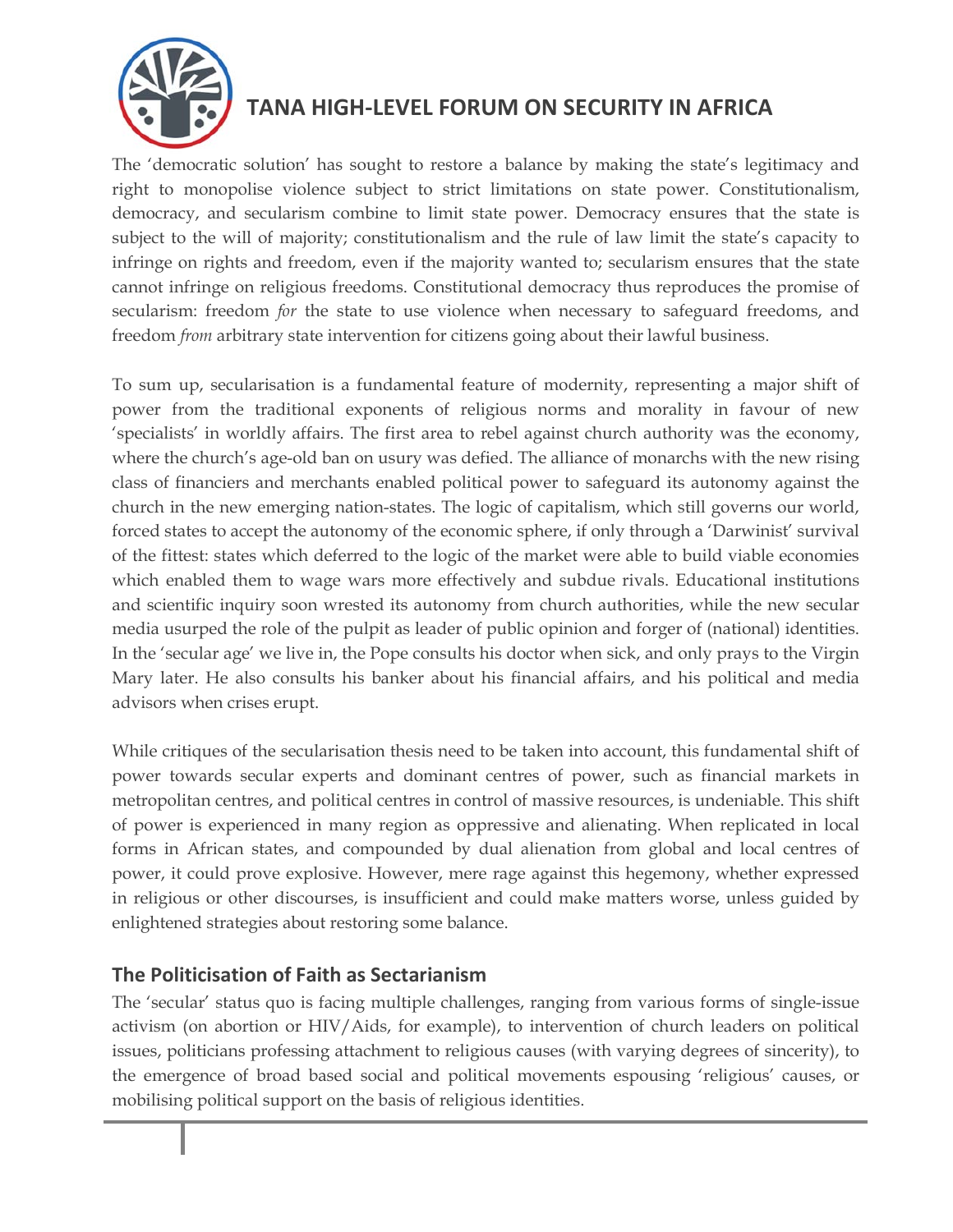

Such movements are not essentially politically disruptive, and it is important to distinguish the various levels and modes of resistance to secularisation. The first model is conservatism, which is an old form of resistance to modernisation and secularisation, manifesting itself in radical forms in the enclaves of the Amish and ultra-Orthodox Jewish communities in the United States. Conservative or traditionalist tendencies (including conservative Sufi and Salafi groups) in Africa and elsewhere, also fit this pattern. These constituencies are interested in preserving their way of life in a narrowly defined realm of belief and personal behavious, and are not highly politicised. Related to this are moderately politicised conservative constituencies, which campaign on a single issue platform or a broad range of issues. Since such groups campaign largely within democracies or existing regimes, either in civil society or in the wider political space, they pose no serious challenge to the prevalent secular order. In fact, this has proved to be one of the mechanisms of integrating groups into that order, as the trend has been the evolution of 'conservative' groups in the direction of progressive acceptance of more and more liberal positions. The exception is some fringe groups within the animal rights or anti-abortion civil activism, which had tended towards extremism and even violence.

At another level we find organised religious activist groups, as social or political movements. One can include here evangelical or conservative groups and churches, which proliferated in Africa recently. A recent study estimates adherents of Pentecostal churches in Africa at 12% of the entire population of Africa, and members of charismatic churches to reach up to 5% (a combined total of nearly 150m). These churches count among their adherents celebrities and heads of state, and have increased their influence in countries like Zambia, Uganda and Nigeria. In some instances, the politicisation became so intense it split Christian churches, as happened when the Catholic Church in Nigeria pulled out of CAN in 2012, accusing its Pentecostal leaders of being too close to the government. However, politicisation is not restricted to evangelists. The Coptic Church in Egypt has witnessed progressive radicalisation, leading to open clashes with the state in the late 1970s. In 2013, the Church openly backed the protests against President Morsi and supported the military coup against him.

The politicisation of Islam and the preponderance of anti-secular tendencies has been more salient, however. In the African context, Muslim self-reassertion is combination of multiple overlapping movements. These incorporate regional movements of marginalised areas, usually the northern, less fertile and relatively impoverished regions. Related to this are demographic and/or empowerment shifts, since most Muslim African communities have 'self-marginalised' by boycotting colonial educational and state institutions. Finally, there is the impact of the broader 'Islamic revival' movements, which sought to reassert religious identity and reclaim a public role for religion.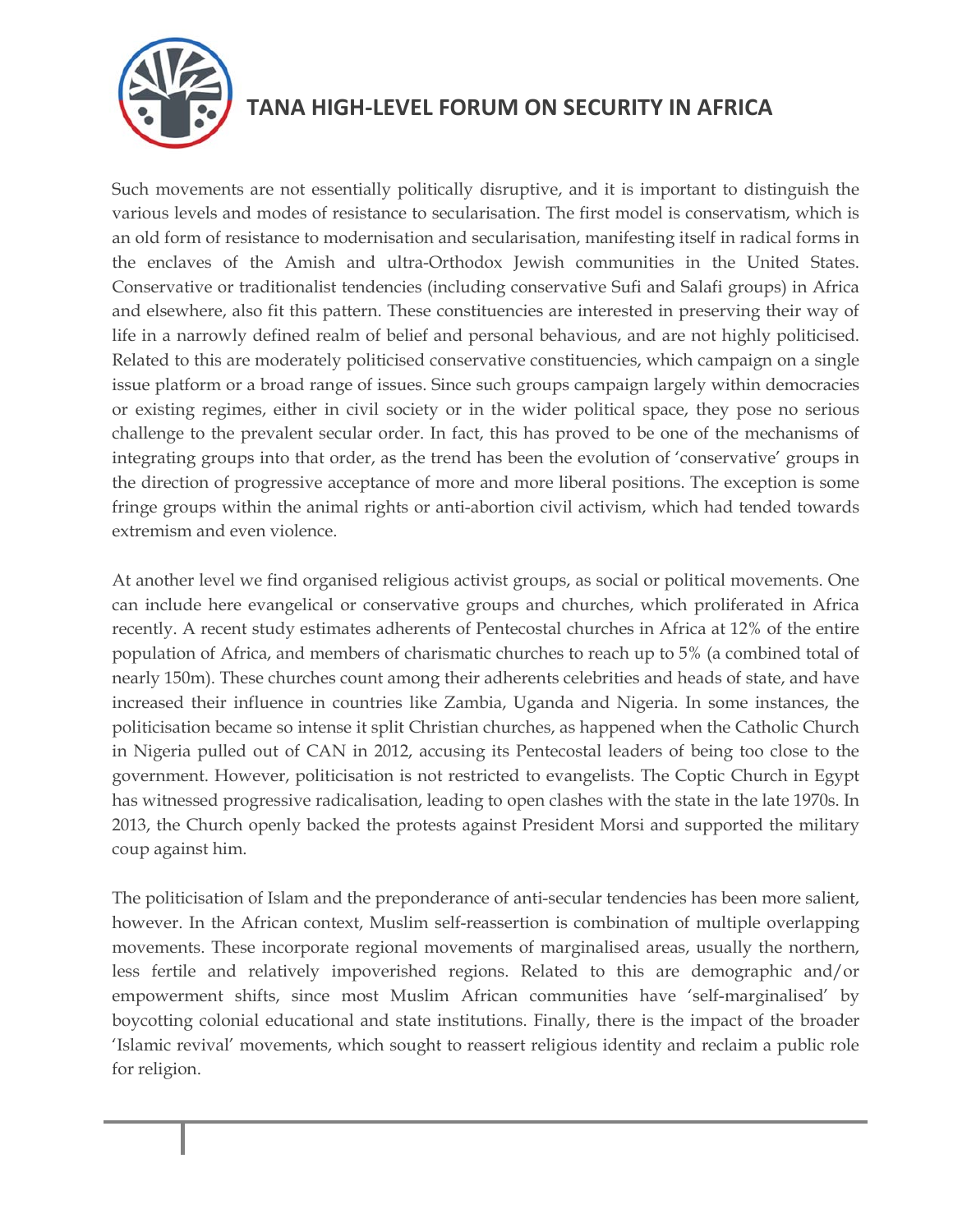

It is to be noted that these movements, while appearing to be global, have invariably evolved locally, usually out of student groups or local religious scholars. I have recently read the memoirs of a prominent Moroccan Islamist (an associate of the current Moroccan Prime Minister), who recounted how a number of fragmented religious study and prayer groups began to emerge in high schools in the early 1970s. Members were typically young men from rural areas who felt disoriented by their novel city experience, and found companionship and security in these groups. They often experimented with joining several emerging groups, which were also groping around for direction, before settling with one. These movements often faced instant (and unintended) politicisation, as they clashed with established secular (usually left-wing) student groups over such issues as establishing prayer rooms or the consumption of alcohol on campus. What struck me was the uncanny parallel between this experience and the stories I have heard over the years from the founders of similar groups in Northern Nigeria, Tunisia, Sudan, Malaysia, etc.

In all these contexts, we witnessed a number of parallel developments: fragmentations of the movements in each country along moderate, conservative and radical lines, and convergence of these trends transnationally. The moderate trends have tended to cooperate and consult a shared body of literature, while both the conservative and radical groups have, until recently, remained parochial and country-focused. The insurgencies in Egypt and Algeria in the 1990s had only national agendas in spite of their pan-Islamist rhetoric. They claim to oppose the corruption of the entrenched elite and the despotic pro-Western regimes, and there is often a class/regional aspect to the identity of insurgents. In many instances, as in Somalia or Eritrea, ethnic/secular insurgencies shifted towards religious rhetoric, in line with what happened elsewhere (Palestine, Kashmir, Chechnya, The Philippines, etc.). The rise of trans-national groups like Al Qaeda as a 'franchise' that could provide funds and training has influenced this shift, but it was not the only factor. Let us also not forget the contribution of the former Libyan regime, which used to provide funding and training for a wide range of insurgents, including those in Chad, Sudan, Mali, Liberia, Sierra Leone, etc. The discrediting of secular nationalist ideologies, and the rising influence of conservative Gulf countries following the oil boom, also helped these broader trends.

For many decades, the strategy in the North African countries, where Islamic movements had strong presence, has been to outlaw and combat the moderate groups and co-opt the conservative ones. This was partly responsible for the rise of more extremist and violent groups. More recently, and partly due to the impact of the Arab Spring, more inclusive policies have imposed themselves, with moderate Islamists leading the government in Morocco and taking part in coalitions in Tunisia and Libya. Algeria has also incorporated Islamist parties in the system, even though it still bans the most popular one. Egypt has reverted to the old strategy of co-opting the conservatives and is engaging in a violent and dangerous crackdown on mainstream Islamists. The policy of inclusiveness had been adopted over the long term in Malaysia, Kuwait and Jordan, where it has proved very successful.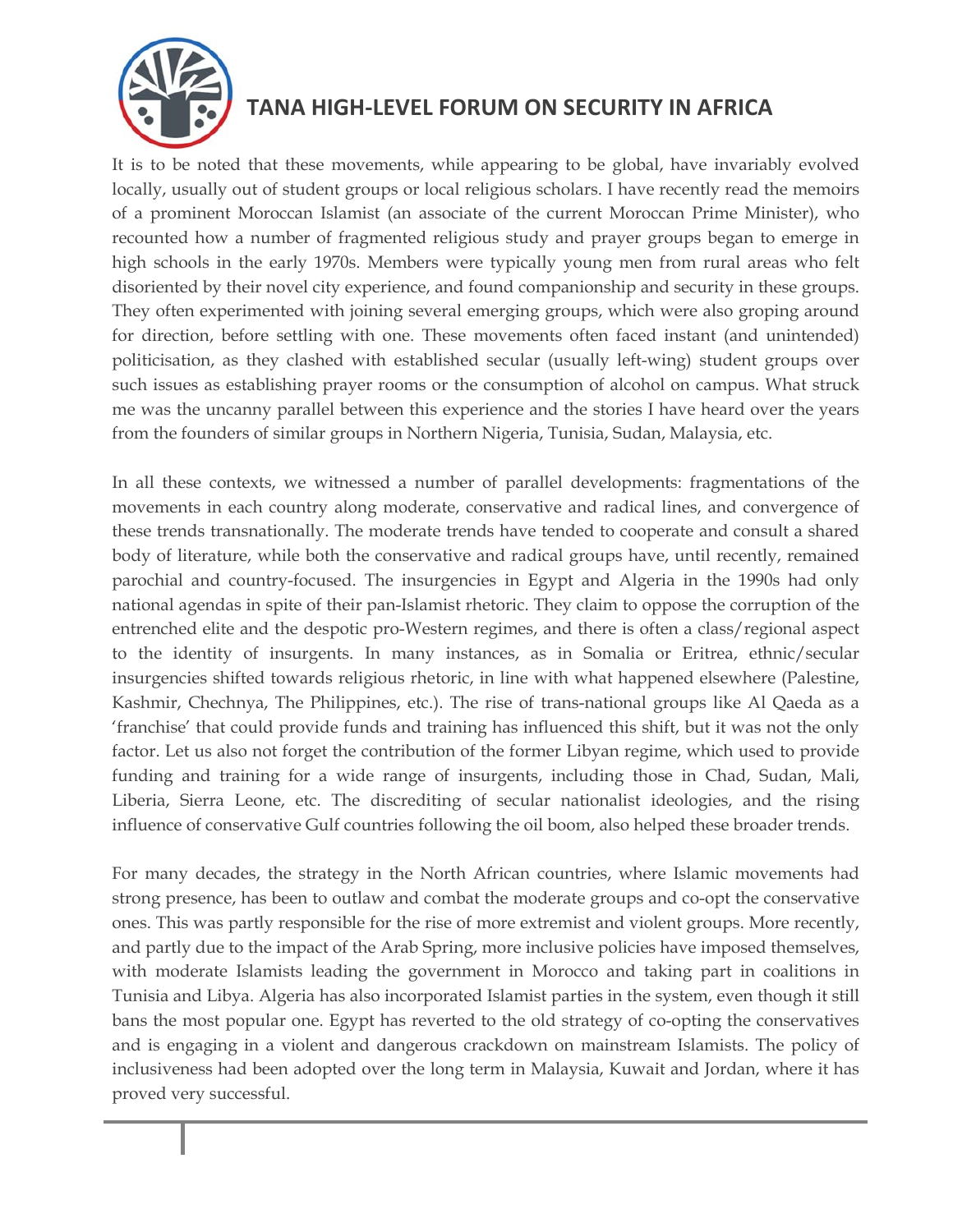

In this regard, it is important not to think of moderate and violent 'Islamist' groups as part of a continuum, since these are radically different creatures. Some in Nigeria have also taken to seeing a continuum between groups like Boko Haram and the secular northern elites, which is in itself an instance of destructive 'narratives of insecurity', of which more later. Rather, we should see Boko Haram and Al-Shabab in one category with the LRA and similar rogue actors whose emergence is a symptom of extreme marginalisation and disconnect ('exiting' of state and society).

The Lord Resistance Army (LRA) from Northern Uganda was an early template for such groups, which were in turn assimilated to what some described as the 'new wars' in Africa and elsewhere. According to this thesis, the new conflicts which unfolded in Somalia, Liberia, Sierra Leone, DRC or Darfur do not fit the bill of conventional wars. Here states are not the main actors, while the belligerents do not seem to have clear political objectives. They also show minimal respect for agreed norms of conducting wars (Johannessen, 2011). Rather, we have here extremely fragmented warring groups, mostly from the marginalised rural poor, with diffuse leadership and no clearly defined ideology. These new wars display observable patterns that include the regionalisation of violence (with conflicts spreading across borders, its privatisation (with both rebels and counter-insurgency forces engaged in it for private gain) and unrestrained brutality (Ben Arrous and Feldman, 2014). For William Reno (2011), these new 'warlord' or 'parochial wars lack a coherent ideology, and are a direct consequence of the decay of patrimonial regimes and the fragmentation of its extractive apparatus.

We will return to this issue, but suffice here to emphasise the qualitative difference from the mainstream Islamist groups have problems in that, like their Christian counterparts, have only a narrow agenda focused around social issues. That is why, when they assumed power, as happened in Egypt, they had to engage into feverish improvisation, before converging towards common sense and consensual politics, as happened earlier in Tunisia, Turkey and Morocco, where Islamists continue to play constructive roles. The same happened in Sudan, where earlier radical rhetoric has been abandoned in favour of closer alignment with neighbours, regional consensus, international norms and regionally-brokered peace deals.

Regardless of the disagreement about the trajectory and import of these conflicts, it is clear that they are more the outcome of a socio-political trend (the weakness and disintegration of states and societies), rather than a product of a new intellectual trend, religious or otherwise. In fact, these new insurgencies are characterised by a marked absence of intellectuals or educated individuals at the helm. While they have certainly started with some basic narrative for the purpose of mobilisation, that narrative tended to become less and less coherent and more irrelevant for the bulk of child soldiers and uneducated (and unwilling) recruits. There is not much intellectual conversation going on within these groups, and often not much conversation at all, due to the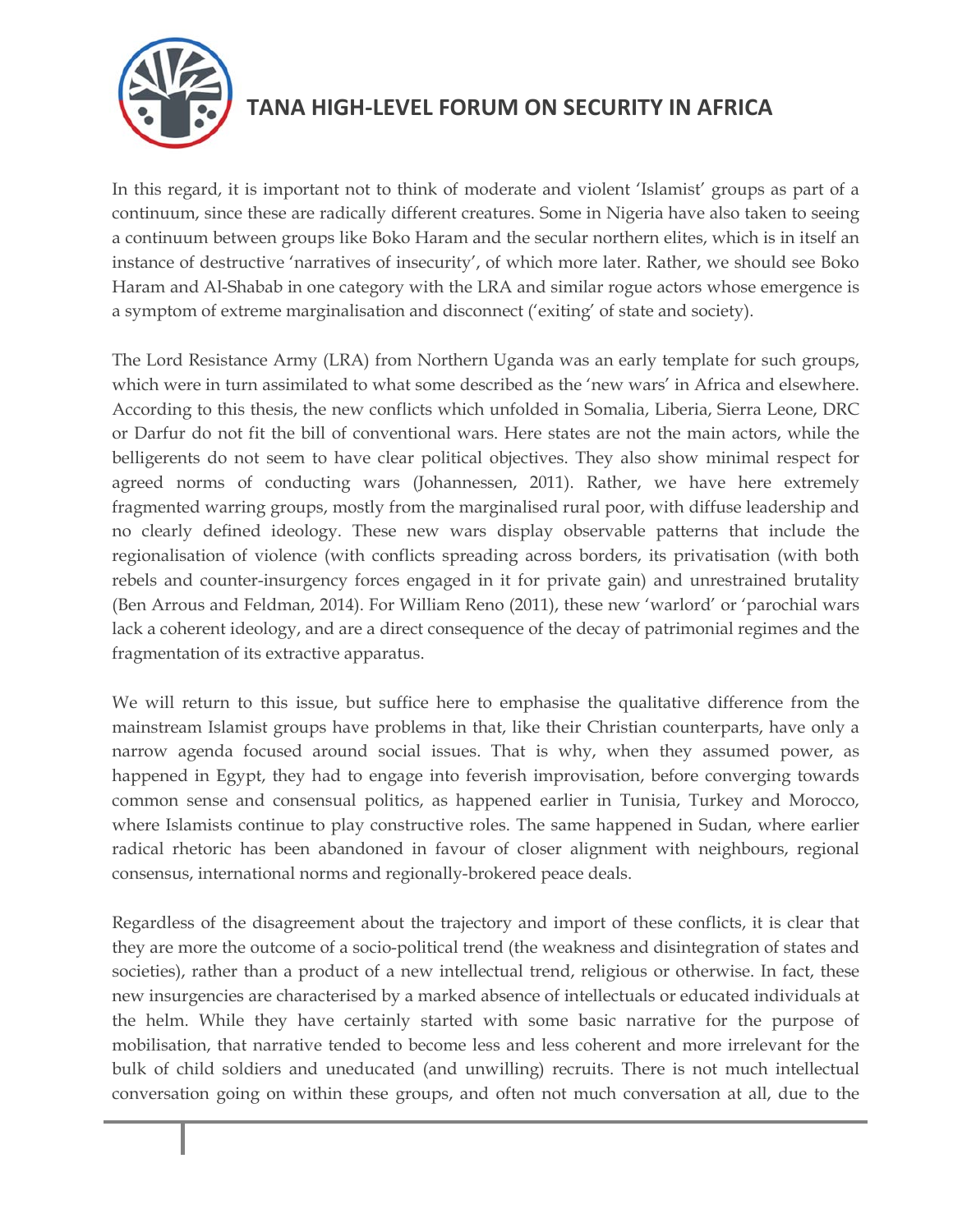

relative isolation of small bands of groups of child soldiers who often had to fend for themselves in inhospitable terrain (Cf. Reno, 2011, chaps 5 and 6).

The movements were also characterised by an apparent disconnect from the home communities, which become the first victims of this devastation. Boko Haram, for example, has not only devastated economic, social and educational life in its wake, but religious life as well. Many Muslims in the areas affected in northern Nigeria now dread going to mosques, especially at night, for fear being attacked by the group (El-Affendi and Gumel, forthcoming). This disconnect is also partially due to the cross-border nature of many of the war in West Africa and East-Central Africa, where rebel groups moved from one country to another. But one needs to qualify Reno's argument here about the absence of accomplished intellectuals and theorists of revolution in the 'warlord' and 'parochial' rebellions, and the role of corrupt state elites in the latter (Reno, 2011: 5- 15). Reno appears to take at face value the claims of 'reformist' rebels like Museveni, even when he admits the blurring of lines between his categories. 'Reformist rebellions' had also to rely on child soldiers, ethnic mobilisation and banditry due to the pressures of war. In a sense, the more chaotic rebellions were an indirect outcome of that ethnic mobilisation and use of child soldiers by 'reformist' rebellions. Religious mobilisation, as we have seen, is part of this process.

A lot has been written and said about Al Qaeda and 'Islamic terrorism' since 9/11. The group's core leadership is composed of an alliance between those who adhere to strict Salafi creed and the more eclectic jihadists from Egypt and other Arab countries. What unites them is a narrative condemning Arab regimes as apostate and subservient to the West, and a conviction that these regimes could only be toppled if Western support for them was made costly by direct attacks on Western interests. Since the wars in Iraq and Afghanistan, the group has attracted new allies from Central and East Asia to North Africa, functioning like a 'franchise'. One of its offshoots, the Islamic State in Iraq and the Levant (ISIL), has declared its independence and since then announced its own 'state' and 'caliphate' in Iraq.

All this makes it difficult to pinpoint the motives and defining doctrine of this conglomerate. It is difficult to fathom why groups like Al-Shabab in Somalia, or ISIL and Jabhat al-Nusra in Syria, should declare allegiance to the group when the cost of doing so appears to outweigh any perceived benefits.

Boko Haram has now followed that pattern and affiliated itself to IS, a move whose objectives remain unclear and its benefits less so. Both Al-Shabab and Boko Haram have emerged in a wider context of conflict, grievance and polarisation. It is this context and its dynamics which had to be examined, since it is what generates and sustains these movements. For example, the total membership of Al-Shabab in 2005 was 33 (thirty three) individuals (Hansen, 2012), while police in Nigeria managed to arrest all but seven of the estimated 60 members of Boko Haram in a clash that occurred in 2003 (Maiangwa et al. 2012: 46). The 2009 confrontation, provoked by the shooting of unarmed group members by the police, resulted in the virtual wiping out of the group, as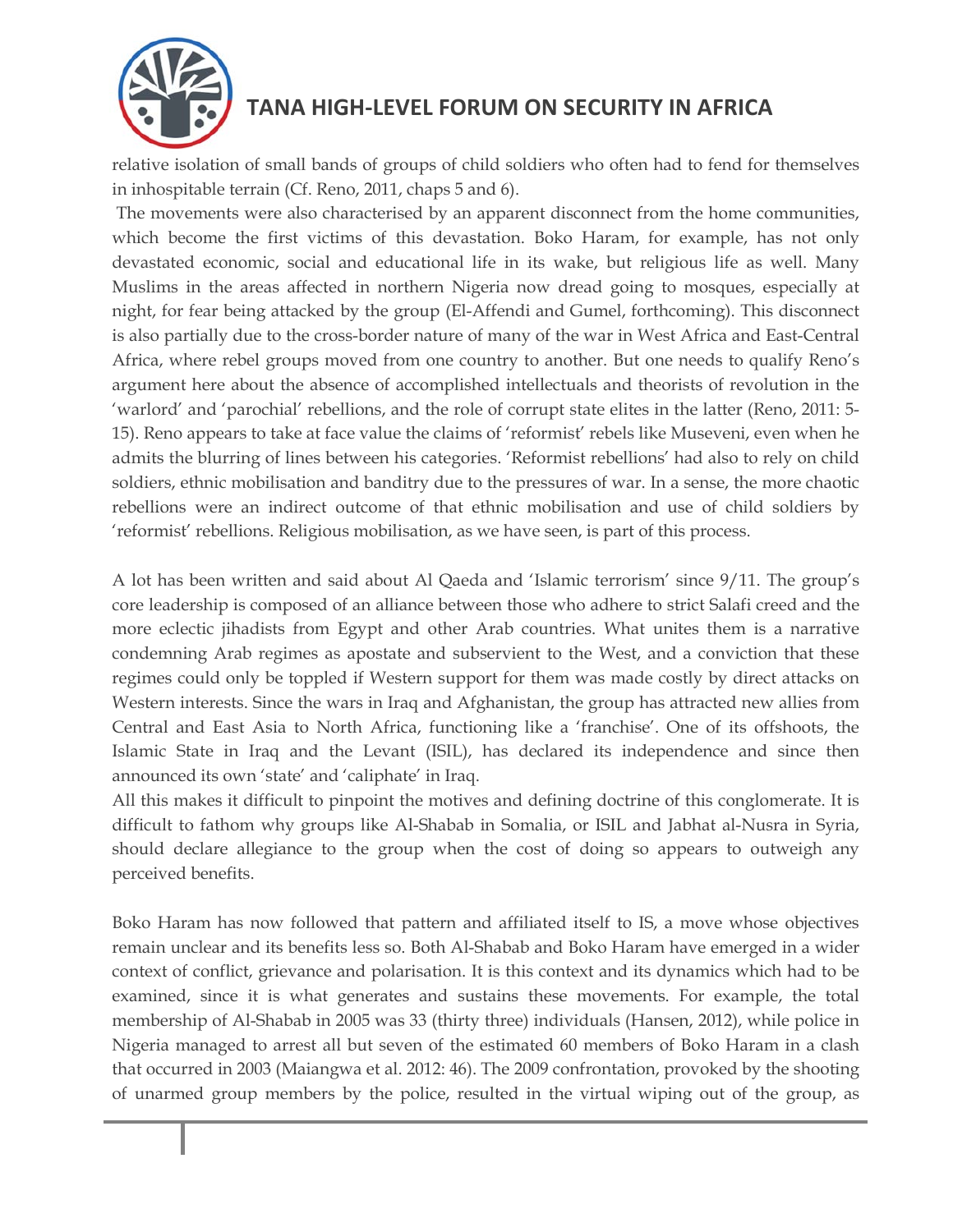

hundreds were killed, including the movement's leader Mohammed Yusuf. The fact that these movements rise again like a phoenix points to enabling structural factors that continue to generate them (El-Affendi and Gumel).

So how can this phenomenal growth from nothing or a tiny kernel be achieved in such record time? A field study conducted last year by USIP in Northern Nigeria listed as explanatory reasons for the attraction of Boko Haram among disaffected youth: limited religious knowledge, illiteracy, poverty, marginalisation and alienation, and police and army brutality (Onuoha, 2014). In the case of Al-Shabab, local and nationalist factors were cited, including the Ethiopian intervention of 2006, which provoked deeply held Somali antipathy. Also some alliances with disaffected clans and similar deals (Agbiboa, 2014). However, none of these explanations is fully satisfactory, since although most of these points are valid as contributory factors, one needs to see the bigger picture, including links with the wider 'religious' constituency.

Tony Blair and allied neo-conservatives continue to argue that the radical violent 'Islamist' groups represent 'part of a spectrum' of which 'moderate' Islamism is an integral part, and that needed to be confronted as a whole (Blair, 2014). There is a sense in which this is a tautology, as all 'extremist' movements are on a spectrum extending from the moderate end to the radical extreme. Blair's own Labour party is part of a spectrum that extends to the far left and radical communism. In fact there are reports that Britain's own intelligence services had been spying on the Labour Prime Minister Harold Wilson in the 1960s for suspicion of alleged Communist sympathies. However, it is now widely accepted that, far from being the 'thin wedge of Communism', the moderate left has played a decisive role in defeating the far left in Europe.

The same is true of 'Islamism'. It is not the success of moderate Islamism which paved the way for terror groups, but the failure of mainstream Islamism to attract the youth around a worthwhile project. Islamism was a rebellion against the perceived rigidity of traditional religious authorities and their inability to evolve an Islamic language that could survive modernity. Radical groups were in turn a rebellion against the perceived failure of the modernising project of traditional Islamism. Groups like the Muslim Brotherhood have been accused of conceding too much to the corrupt establishment, while failing to bring about meaningful political change. It is remarkable that Al-Shabab appeared to emerge out of the attempt to dislodge the relatively 'moderate' Islamic Courts Union movement, which had earlier 'exerted a level of moderating influence' on the more radical youth (Agbiboa, 2014: 28). There is evidence that Boko Haram owes a lot to a double revolt against both traditional religious authorities and moderate Islamism. Following the failure of the 'Muslim' candidate in the April 2011 presidential elections, rioting angry youth in in a number of key northern states torched buildings associated with the Emirs and Sultans, who 'hitherto enjoyed absolute loyalty from the people' (Onapajo, 2012: 59). It is this kind of anger against all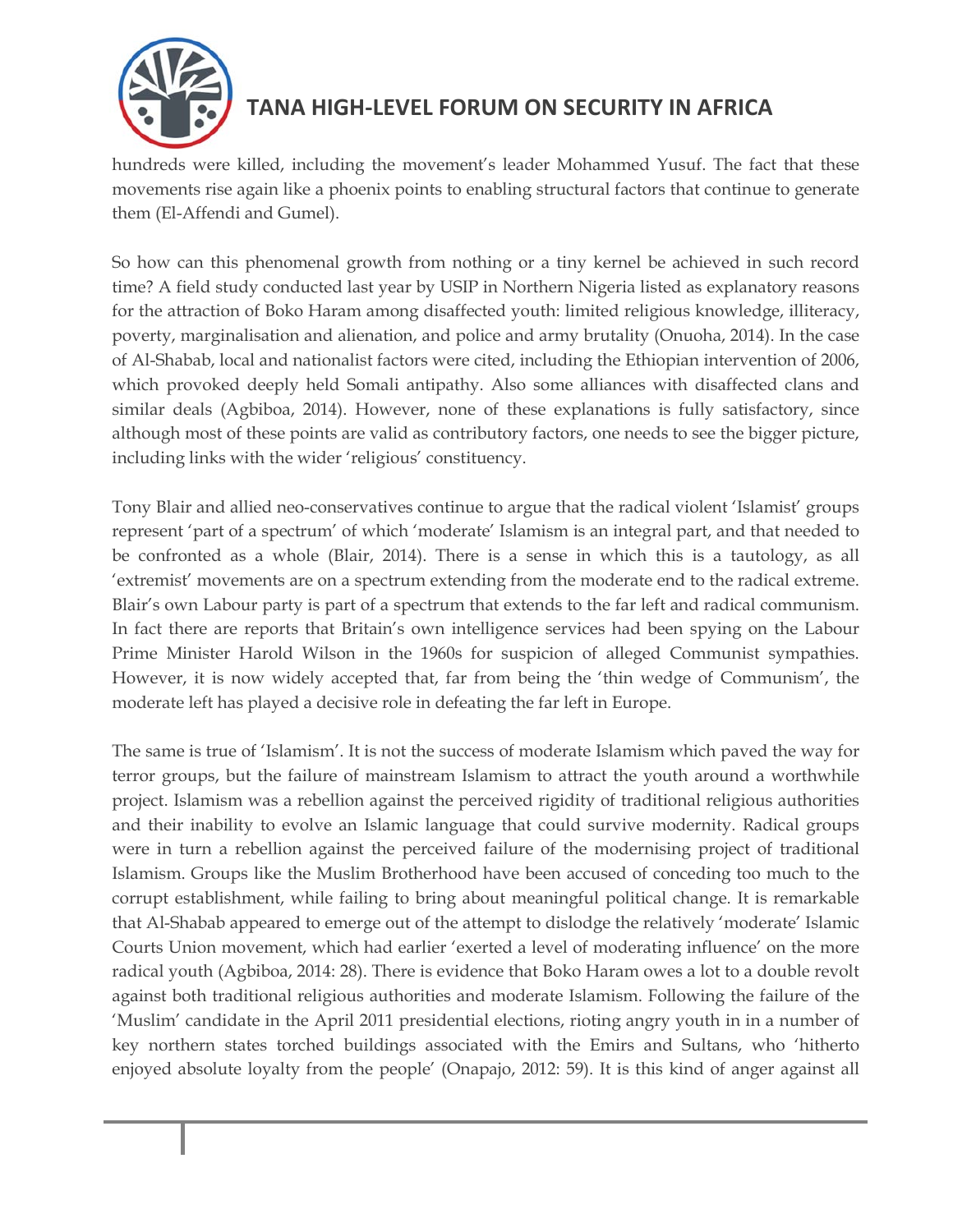

forms of authority which feeds into movements like Boko Haram which promise 'direct action' and instant results.

Religious movements, whether Muslim or Christian, voice critiques against corruption, despotism and mal-governance in general. They also reject some liberal inclinations and norms, in particular relating to sexual mores. Some even reiterate radical critiques of the hegemonic imbalances of the international order and the unfairness of the world capitalist system. However, while radical violent groups make use of such rhetoric, and add narratives about injustices and atrocities ascribed to their national or international opponents, such rhetoric is not what distinguishes and animates these movements, especially since these ideas are shared by many democratic forces and peaceful Islamic groups. What distinguishes the radical violent groups is the espousal of a rhetoric of extreme isolation from the rest of the world, a sense of deep grievance against everybody and a conviction of the futility of dialogue and peaceful approaches to change. They inhabit a narratively constructed world of extreme isolation, where everyone else is corrupt and evil, and a threat that needs to be dealt with.

They are not alone in this, unfortunately. An examination of posts on the social media and discussion websites touching on political issues in the affected area can yield some interesting – and terrifying- insights. A cursory glance at the comments on an article or a post touching on Boko Haram or Al-Shabab would reveal dangerous polarisation and mind-boggling partisan claims that should give any responsible leader many sleepless nights. We can experience the horror of our societies disintegrating morally and intellectually before our very eyes, in real time. Given the prevalent narratives, resort to violence from those who believe them should come as no surprise. Again the problem is not misguided leadership, but the apparent complete lack of it, especially from the intellectuals, that poses the most serious threat.

The Nigerian case in particular, embodies the main features of the problem. We observe deep fault-lines of polarisation among elites along regional-ethnic lines, and deep mistrust due to irrational power struggles. However, the marginalised and disenfranchised youth see collusion among the elites and condemn all sides as partners in corruption, as the events of 2011 indicate clearly. As is the case in many other African countries (Sudan, Ivory Coast, CAR, South Sudan, etc.) elites irresponsibility peddle narratives of mutual demonization to mobilise ethnic/religious support for their bids for power, or even a minor share in it. But they do not see the consequences of such manufactured polarisation.

To sum up, therefore, the politicisation of religion and its use to justify violence appears to be a dysfunctional response within dysfunctional systems. This phenomenon can be more accurately described as sectarianism to account for the multiple layers of intersecting and mutually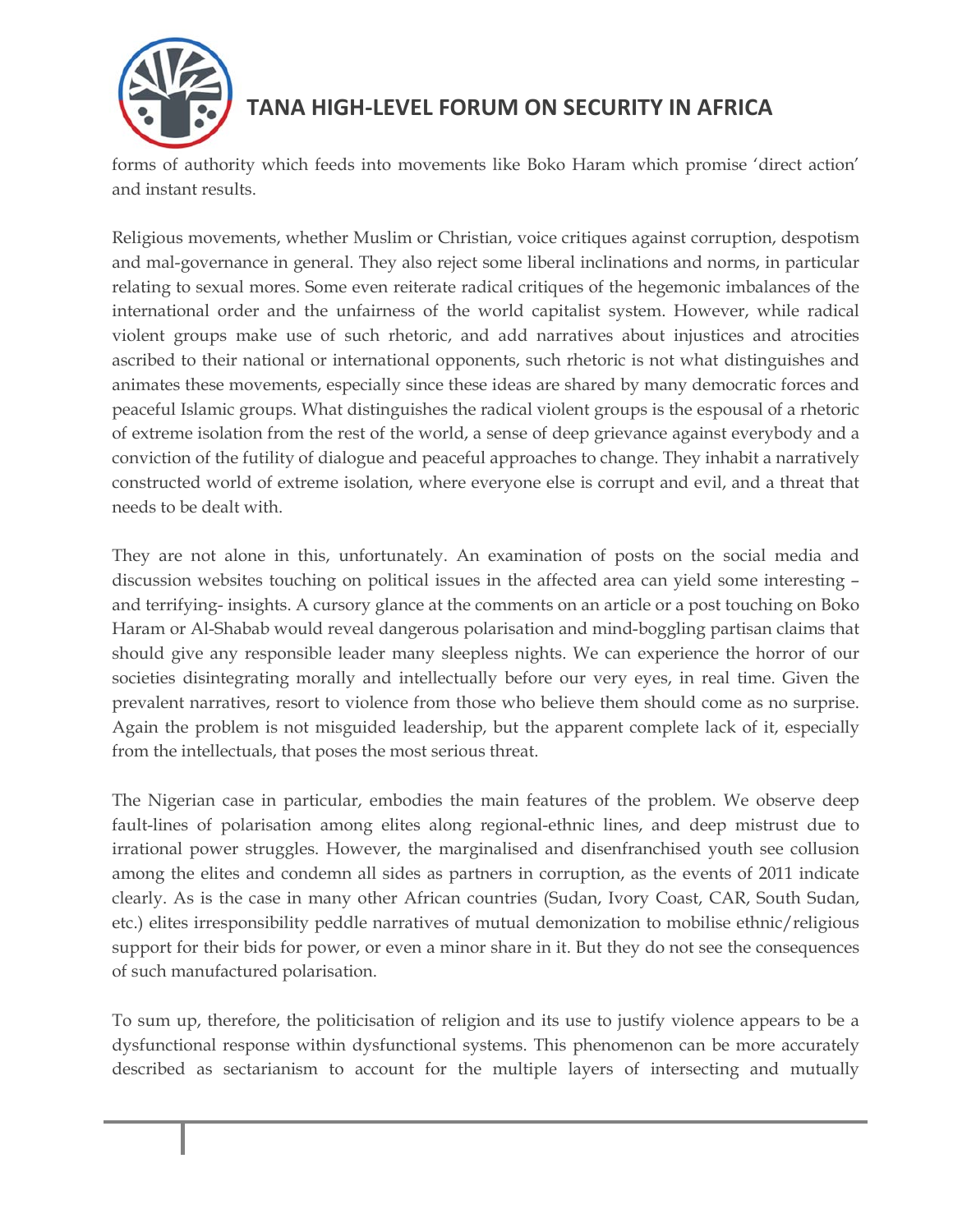

reinforcing elements of identity in these conflicts. Sectarianism is a limited and limiting view of self and the world, where the group lives in a world of its own, separate from others.

It is this all-encompassing worldview that Tony Becher points to when he describes sectarianism: '[The sectarian spirit] combines a narrowness of outlook with a breadth of application. It is a matter of seeing the world which one inhabits only from one particular angle: but it is the whole of that world, and not simply a limited part of it which falls within the scope of the sect's defining dogma' (Sullivan, 1999: 152).

The sectarian spirit is often combined with a narrative of intense insecurity that portrays the group as endangered and threatened. These narratives of insecurity are present in all episodes of mass atrocities, including terrorism and genocide, where desperate acts of violence are justified in terms of desperate situations. As we have found out in a recent study (which incorporates the examination of drivers of mass conflict in 9 case studies, including 3 African countries –Nigeria, Kenya and Sudan-) narratives of insecurity play a decisive role in provoking mass violence and enlisting 'ordinary' people in genocidal enterprises (El-Affendi, 2015). This can happen even in uniquely homogenous countries, like Somalia. People just 'invent' lines of polarisation when it suits them. A certain constituency is mobilised and informed that the 'other' side is hatching dark plots to exterminate them. So they better take 'pre-emptive action'.

It may be apt to describe these strategies as fanatical', although on closer examination, 'fanaticism could be synonymous with opportunism' (Hughes and Johnson, 2004: 4-5). It is true that 'fanatics' (if we overlook the bias inherent in the use of the term) tended to show 'an extraordinary dedication to their cause and a willingness to endure immense suffering'. However, it is also clear that 'many manifestations of fanaticism in the modern period have been part of a rational decision-making process', and 'limited rational ends often belie the fanatical means employed' (Hughes and Johnson, 2004: 4-5). However, if we accept Clausewitz's argument about the inherent tendency of war towards extremes, then the epithet 'fanaticism' becomes redundant. We do not need to stipulate fanaticism ('dangerous extremism') in order to account for the fact that in war, belligerents do their worst to inflict maximum damage on the other side, since the party which holds back will most likely lose. If wars do not go to the ultimate goal of extermination or utter subjugation, it is due to 'friction' (logistical difficulties) and political limitations (fear of political consequences, such as antagonising third parties, etc.). The extremism displayed by belligerents is thus 'not fanaticism but the logic of war' (Paskins, 2004: 8-10).

This brings us back to our earlier point of the imperative of transforming the war-like politics of the Hobbesian state into peaceful inclusive politics. Sectarianism as destructive political polarisation across religious, ethnic or tribalistic lines, is premised on narrative of insecurity and mutual mobilisation promoted either by intellectuals or political entrepreneurs. The context is usually a state which has failed to provide security and inclusive citizenship for all. When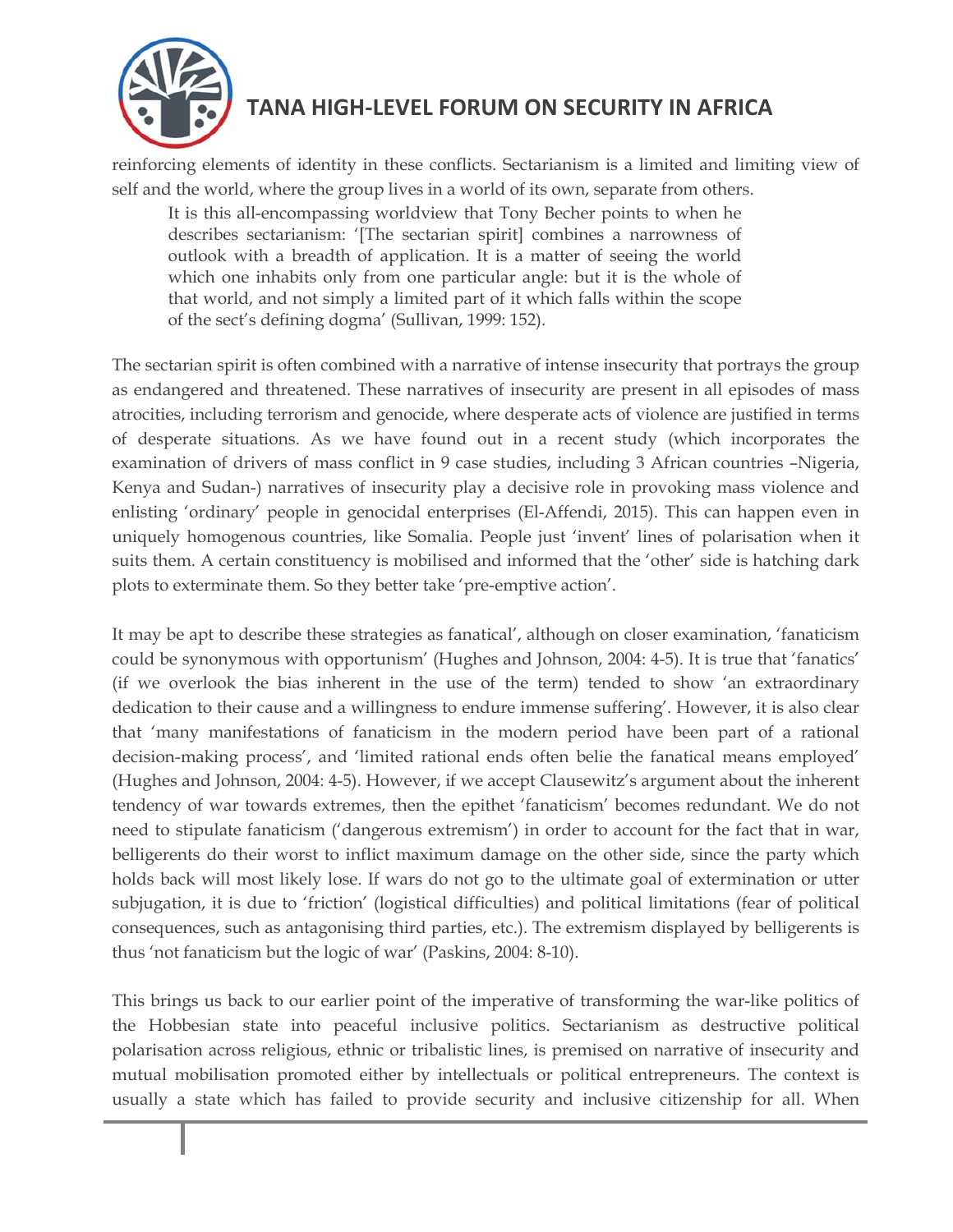

mobilising along religious fault lines, sectarianism does not adhere to the religious imperative of serving God, but rather thinks it can put God in the service of its divisive political agenda.

The African Union has, since the launch of the CSSDA initiative in 1990, made important progress towards promoting democracy, human security and social and political inclusiveness. The Arab-African Spring (for it has started in Africa) has initially given a decisive push to this process, not only by tackling the most troubling regimes in a miraculous way, but also contributing to a radical shift in the Continent's image. Together with the equally miraculous transformation in South Africa, it has made Africa a source of inspiration for the whole world, instead of the object of pity. However, as we know, most of those gains are now under threat, and many African trouble spots remain or crop up. Insecure regimes find the fomentation of sectarianism and hate rhetoric a short-cut to face political challenges. The AU capacity for advancing inclusive politics and proactively staving off or tackling major crises should enhanced and creatively upgraded.

A central objective should be to shore up the resilience of the state. Politically this requires the strengthening of state institutions and enhancing their legitimacy through consensual democratisation, transparency and the rule of law. Formal democracy is not sufficient where deep divisions exist in society, and such divisions must be healed through constructive dialogue and allayment of fear. Otherwise, democracies could become a short cut to civil wars as happened in Kenya, Cote d'Ivoire, Libya and Egypt. The African Union must play a proactive role in this regard through early warning and pre-emptive action.

Economically, the model of the developmental state, which prioritises development and is able to implement effective strategies to achieve it, must be promoted and established (Ayee, 2013). However, this effort must heed UNECA's call for such states to be 'inclusive and operate through a democratic governance framework' (Shaw, 2012: 840). For it is the uneven development and the systematic marginalisation of large sections of the population in many countries which led to the current crises. It must also conform to the principles of human development, which insists that freedom and the systematic development of human capabilities are integral to genuine developments.

There is also a crucial role for civil society activism and for intellectual and political leaders to promote the values conducive to the creation of robust and resilient states and good governance. Africa has provided inspiring models of visionary non-sectarian leadership, and awe-inspiring initiatives of peaceful transitions against all odds. What needs to be done to emulate and generalise these models, together with the hard-won insights about democratic multicultural existence elsewhere, to overcome the rise in sectarian conflict that is threatening the very existence of many African states to-day.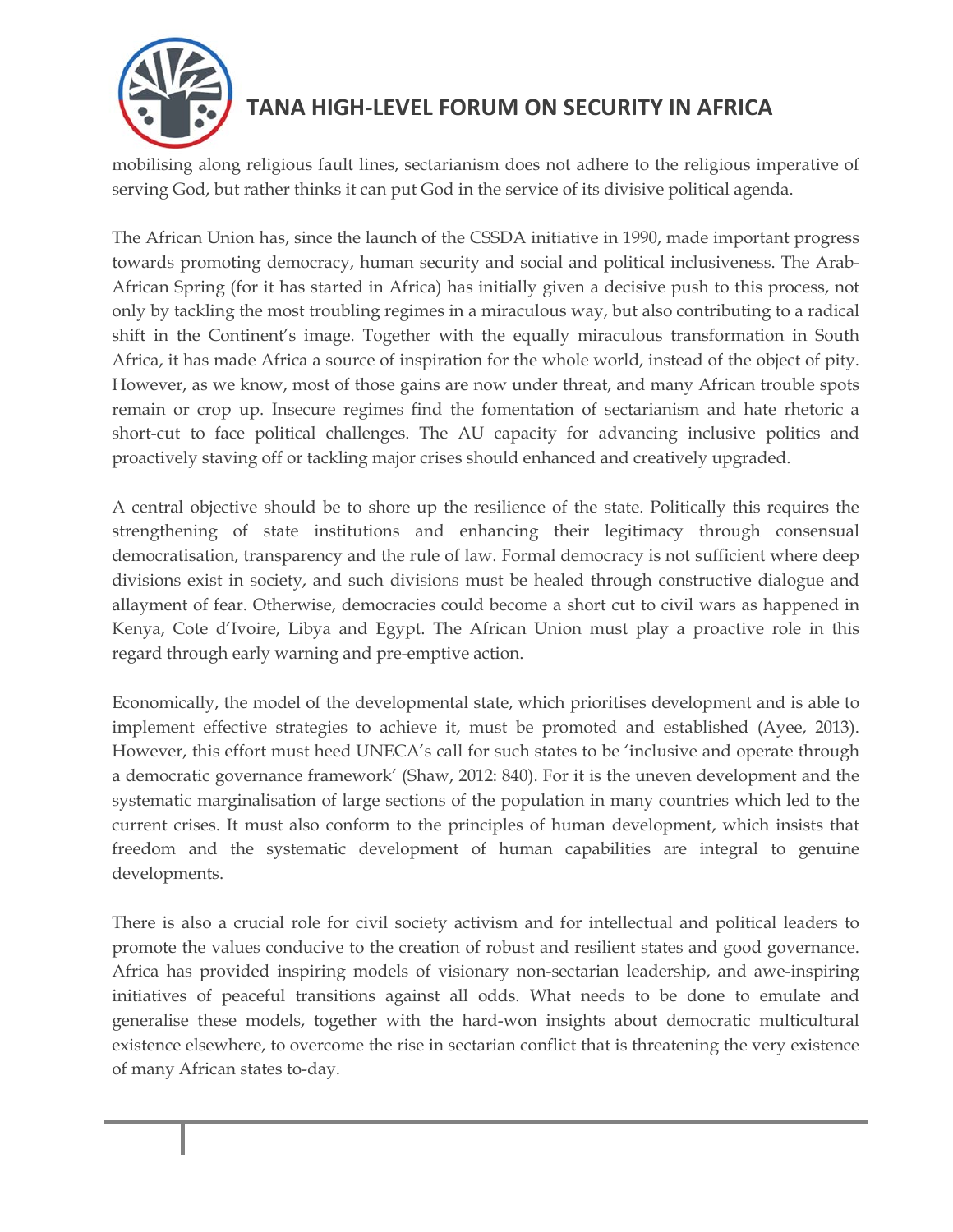

There is also need to mobilise African intellectuals to provide moral and intellectual leadership to counter the destructive sectarian narratives and divisive approaches to nationhood. They should strive to provide narratives of hopes and solidarity for the alienated and marginalised youth, and role models for the young everywhere.

#### **Conclusion: Secularism Comprehended**

We have referred above to some of the challenges posed to secularism's central claims to evenhandedness between people of different faiths and none, chief among which is the argument that secularism harbours its own 'religious' biases, and exercises concealed power. Secularism could be reconciled with democracy only under a minimalist state that limits its interference in the affairs of society. But secular democracy requires some level of indifference to religious cleavages and some level of security for all groups. As Haynes (2007: 316) notes, a major cause for conflict is the fear of insecure ethno-religious groups of domination of the state by hostile rivals. For this reason, the perceived unlikelihood of re-establishing a religious monopoly as a direct consequence of a competitive system (Berger, 1967: 143) is not just a feature of the secular order; it is the very condition of the viability of the secular compromise. When there is credible likelihood of religious and political freedoms leading to the re-establishment of religious monopoly, then neither secularism nor democracy could obtain.

In particular in the North African context, the sudden resurgence of Islamist movements has stirred deep feelings on insecurity among the entrenched elite, leading to the violent reaction we have witnessed in Algeria and other countries of the region in from the early 1990s, and is tragically being replicated in Egypt today. A solution needs to be found which accommodates the insecurities of the secular elite, while recognising the motives for the mass revolt against the exclusionary and oppressive practices of the elites and their corruption. We have to deal with a dual problem here: the elite has lost legitimacy because of their corruption and intellectual and moral bankruptcy. But they insist on holding to power by resort to the same bankrupt practices which precipitated the current crisis in the first place. The result would be to bring the state to the verge of collapse, and replicating the chaos and disintegration which is the focus of our current concerns. However, the Islamist-led revolt against the entrenched secular order has been unable to develop an alternative and fairer vision, or even to comprehend the complex nature of the globally dominant secular order. They unusually voice moral condemnation of the dysfunctional order, and reproduce some of the leftist critiques of the international system, but without the theoretical depth or the coherent proposal of viable alternative. The inevitable failure of their endeavours provokes the insecurity and predictable overreaction of the entrenched elite, and the frustration and rage of the marginalised who then launch into blind violence.

The compromises on which the modern secular democratic state is based may thus need to be revised to take into account this possibility (neglected by secularisation and modernisation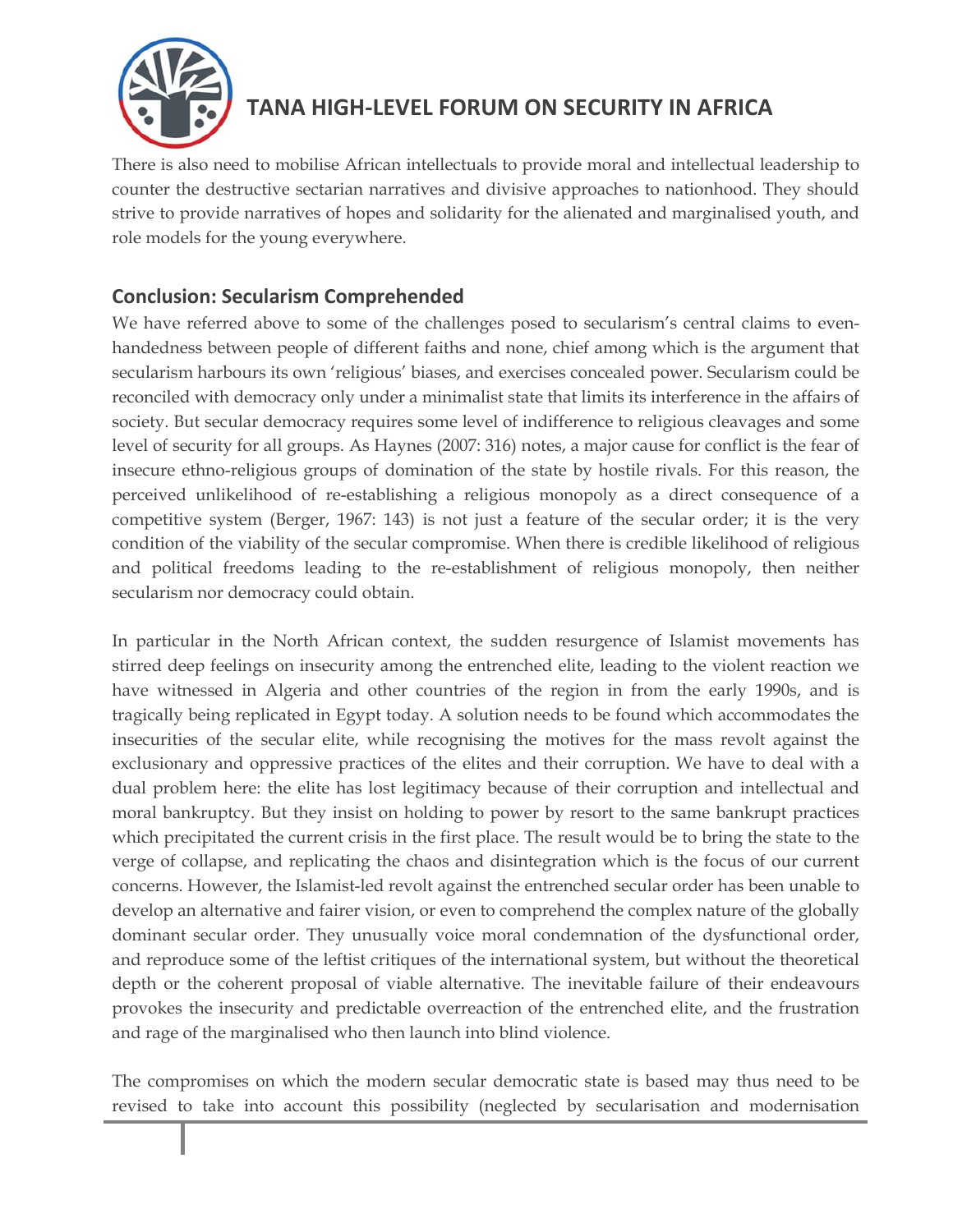

theories) of credible challenges to secularism. The first premise of the new compromise is the need to accommodate the irreducible pluralism of modern societies. This in turn necessitates agreement on universally acceptable principles for co-existence, which nevertheless must not be hostile to any particular culture or religion. International law and the covenants on human rights are important, if imperfect, attempts to move in this direction. This could also be accomplished through minimalist frameworks of co-existence, whether within states or on the international arena. Already some major progress has been made in developing multiculturalist frameworks in a number of advanced democracies to provide recognition for minority rights. Multiculturalism is currently suffering a backlash in Europe, but we need not go into this here.

In Africa, more need to be done to evolve accommodation frameworks guarantee freedom of religious expression and association. The 'religious-neutral' (to avoid using the term secular) compromise which is essential for assuring peaceful co-existence in pluralistic societies, needs to evolve to accommodate situations where religion is not on the decline. This may necessitate the application of novel and imaginative formulas for co-existence within states, with the possible replication of the autonomous but interdependent entities which currently exist only on the international level. It may go as far as permitting 'enclaves' where religious communities hostile to major elements of the overall compromise may nevertheless be able to practice freely without having to subscribe to the overall philosophical framework of co-existence, as long as they respect its terms. Such compromises would necessitate some legitimation from within the relevant religious tradition, in both moral and theological terms (along the lines adopted by the Amish community or Orthodox Jews in the United States).

In the end, the crucial development underpinning the modern pluralistic secular order, which is also becoming a feature of our global environment, has not, as appears to be the general belief, been some mysterious social developments that made religion and morality irrelevant overnight. Rather, the more important factor had been a transformation in the way both religion and politics had come to be conceived, by *religious* leaders and believers, as well as by politically active individuals and groups. In the West, a significant majority of religious people have come see the new developments as more true to the spirit of religion than the previous church-dominated order. The transformation in the religious outlook was helped by political and social developments that made tolerance of individual freedoms both prudent and ethical.

Central to all this is the resilience of the state, not only in terms of the robustness of its security apparatus, but also in its inclusiveness and capacity to respond to popular demands, provide reassurance and move fast to contain problematic situations. Civil society also needs to be dynamic and proactive, and play its role. Hitherto, one of the major deficits in Africa has been in competent, visionary and non-sectarian leadership, even though Africa has also provided the most shining examples in this regard. The other deficit is also in inspired and inspiring intellectuals,